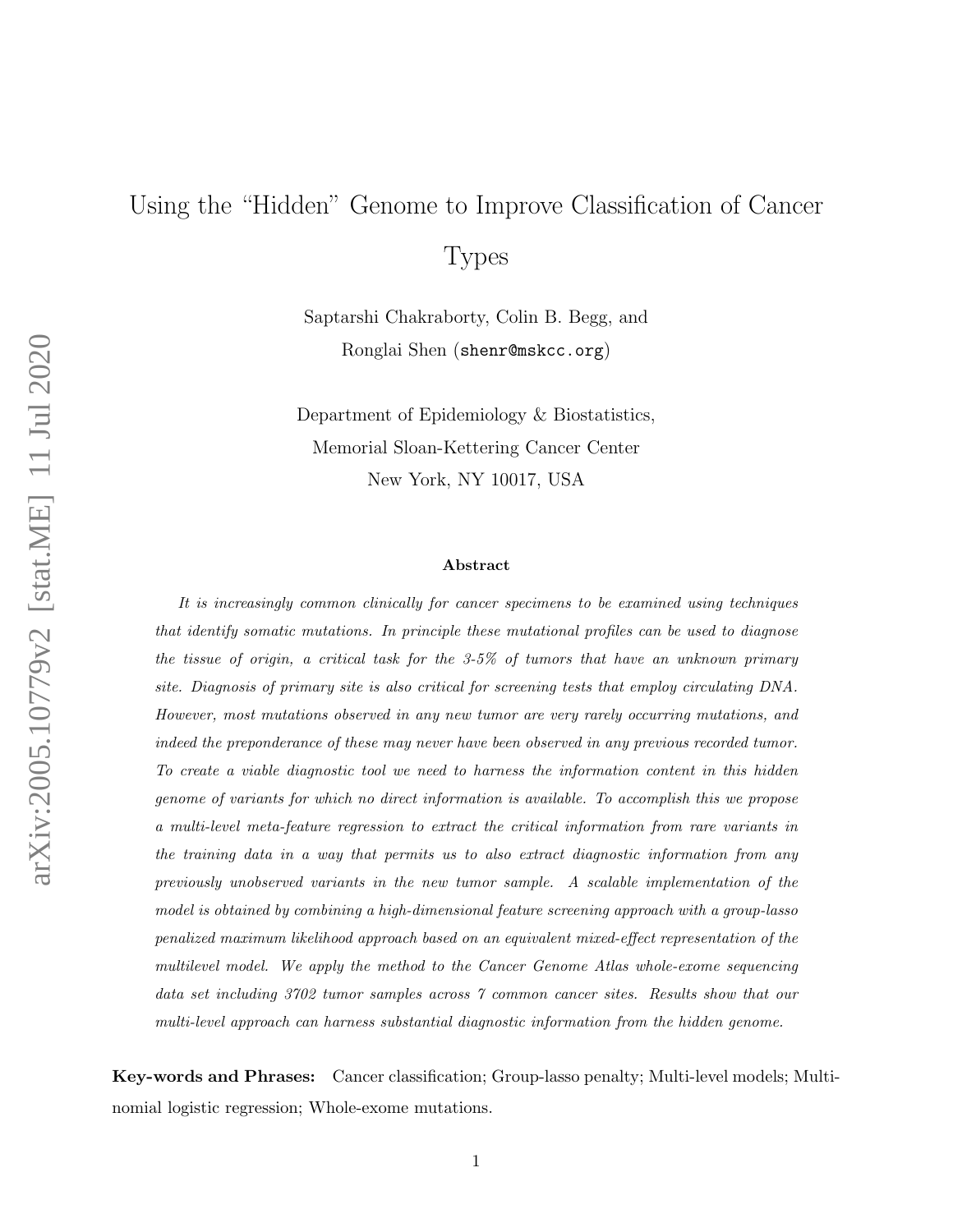# 1 Introduction

Identifying the anatomic site of origin of malignancy is a crucial problem in cancer diagnosis, including cancers of unknown primary which make up 3-5% of total cancer diagnoses worldwide and are associated with poor prognosis [\(Varadhachary and Raber, 2014;](#page-22-0) [Conway et al., 2018\)](#page-20-0), as well as in the more recent context of "liquid biopsies" whereby circulating tumor DNA (ctDNA) is identified in the blood and can in principle be used for early detection of cancer [\(Diaz Jr and](#page-21-0) [Bardelli, 2014;](#page-21-0) [Wan et al., 2017\)](#page-22-1). In recent years, large-scale sequencing studies have begun to reveal the somatic mutational landscape in cancer. Evidence emerging from these studies suggests that common somatic mutations can be highly organ site specific [\(Haigis et al., 2019\)](#page-21-1). This serves as a basis for identifying site of origin using the mutational profile identified from the tumor sample or from ctDNA sequencing.

Predicting cancer types based on mutations, however, comes with its own sets of challenges. Advances in modern genome sequencing technologies and their application to large cancer patient cohorts have resulted in the discovery of millions of unique somatic mutations (variants) in the tumor genome. It is well known that a relatively small number of variants appear in tumors frequently, but the vast majority of variants occur extremely infrequently. Data from large-scale sequencing studies such as the Cancer Genome Atlas (TCGA, [Bailey et al., 2018\)](#page-20-1) revealed that over 90% of the somatic variants in the study were singletons, i.e. observed only once in the >10,000 sequenced tumor samples. The vast trove of these extremely rare variants, routinely ignored or under-utilized, may in fact harbor important signals that can be harnessed for clinically relevant problems. A statistical and computational solution to extract relevant information from these rare variants is needed.

Furthermore, there are many more variants yet to be discovered, and virtually every gene sequencing experiment identifies a multitude of previously unseen mutations. This makes variantbased prediction of cancer types extremely difficult: in sequencing of a new tumor, for many (if not all) mutations in the tumor there will be little or no direct previous information. One approach is to perform classification only at the gene level [\(Soh et al., 2017\)](#page-22-2). That is, instead of using the individual variants directly, the genes in which the mutations occurred are used as predictors. This strategy aggregates all (including rare) variants in a gene and reduces the total dimension of predictors, as the total number of genes is much smaller than the total number of possible variants. Furthermore, all genes are known, and hence the problem of encountering predictors that were not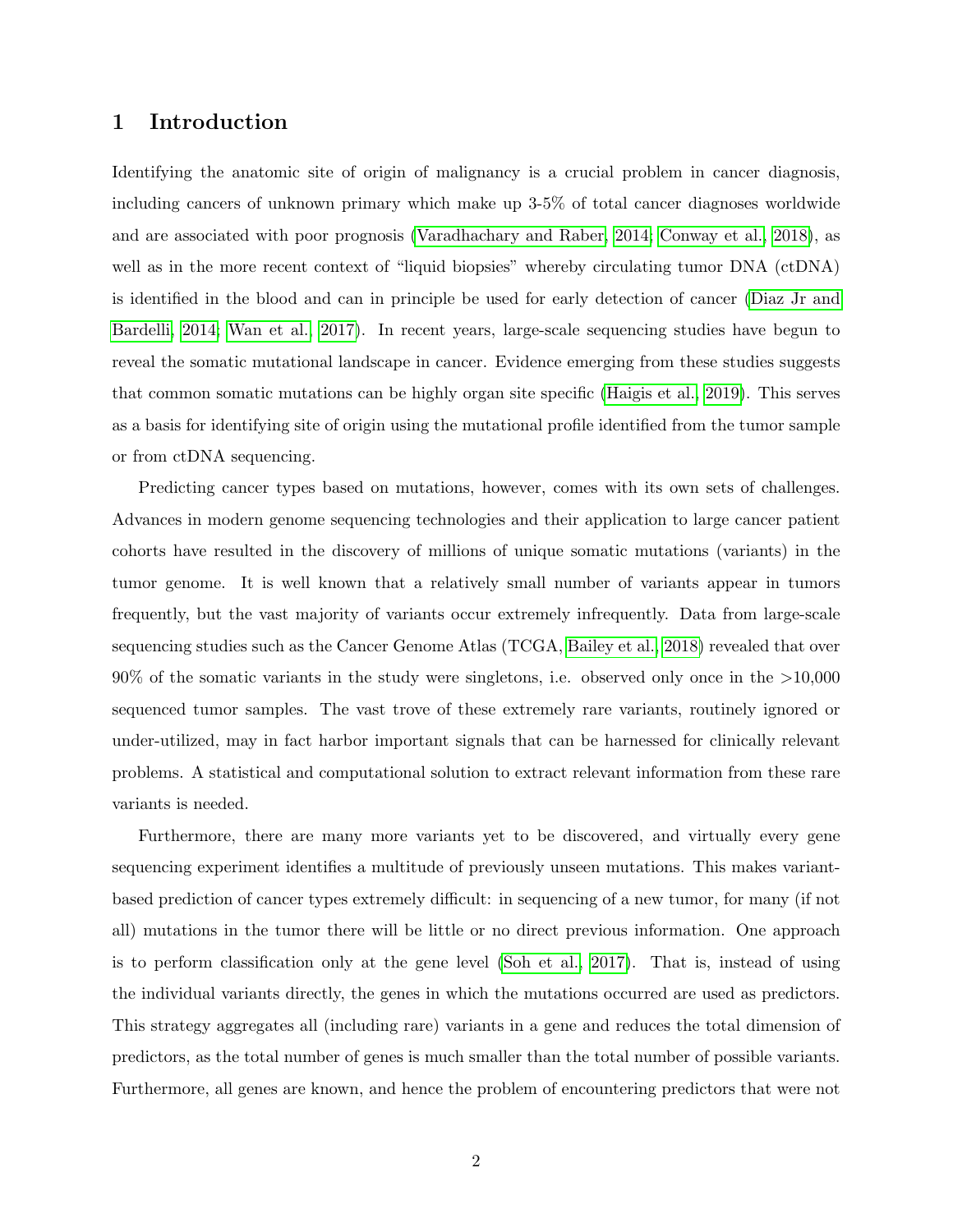present in the training data does not arise. However, this approach ignores variant-level information that can be critical. For example, common variants in the KRAS gene are known to be highly tissue-specific: the KRAS G12C variant is primarily associated with lung adenocarcinoma, while KRAS G12R occurs more exclusively in pancreatic cancers. Thus, a gene level classification model is likely to produce sub-optimal results as such variant-level discriminant information is lost.

We note that the problem of tumor classification based on mutation profiles has analogies with content-based text classification problems in natural language processing. The work of [Taskar](#page-22-3) [et al.](#page-22-3) [\(2003\)](#page-22-3) is particularly noteworthy in this context. The authors suggest "learning" the role of a previously unseen word (feature) through its context, i.e., neighboring words/features, while classifying a new text document. In the field of machine learning in general the problem of classification/prediction with previously unseen features can be framed as a problem of domain adaptation or transfer learning [\(Shi and Knoblock, 2017\)](#page-22-4), where a model trained on a specific source domain is adapted to a related but different target domain. Existing approaches to domain adaptation problems include tree based ensemble methods [\(Habrard et al., 2013\)](#page-21-2), nearest neighbor regression/classification techniques [\(Shi and Knoblock, 2017\)](#page-22-4), and neural networks [\(Ganin et al., 2016\)](#page-21-3). However, as is often the case in the machine learning literature, many of these approaches are black-boxes, and do not aid interpretable statistical inference on the model parameters (and thus on the predictors).

The major contribution of this paper lies in the development of a rigorous statistical framework that through the associated DNA sequence context infers the effects of previously unseen variants and subsequently uses these inferred effects in the prediction of cancer sites. More precisely, we build a multi-level classification model with an embedded hierarchical meta-regression step in which the effects of all (including previously unseen) variants are modeled as functions of a number of known meta-features describing the associated mutation contexts. Through the meta-regression, these meta-features can be used to quantify the effects of previously unseen variants in a new tumor, and simultaneously provide a highly informative yet substantially smaller dimensional projection of the ultra high-dimensional (in the order of millions) predictor space. In our example we employ two categorical meta-features, the gene itself and the single base substitution membership of the variant, though the model can easily be extended to include other meta-features.

Through an equivalent mixed-effect representation of our multi-level model, we demonstrate how these meta-features affect classification. In particular we note how our approach rigorously combines information from the raw variants as well as from the genes in which the variants originate,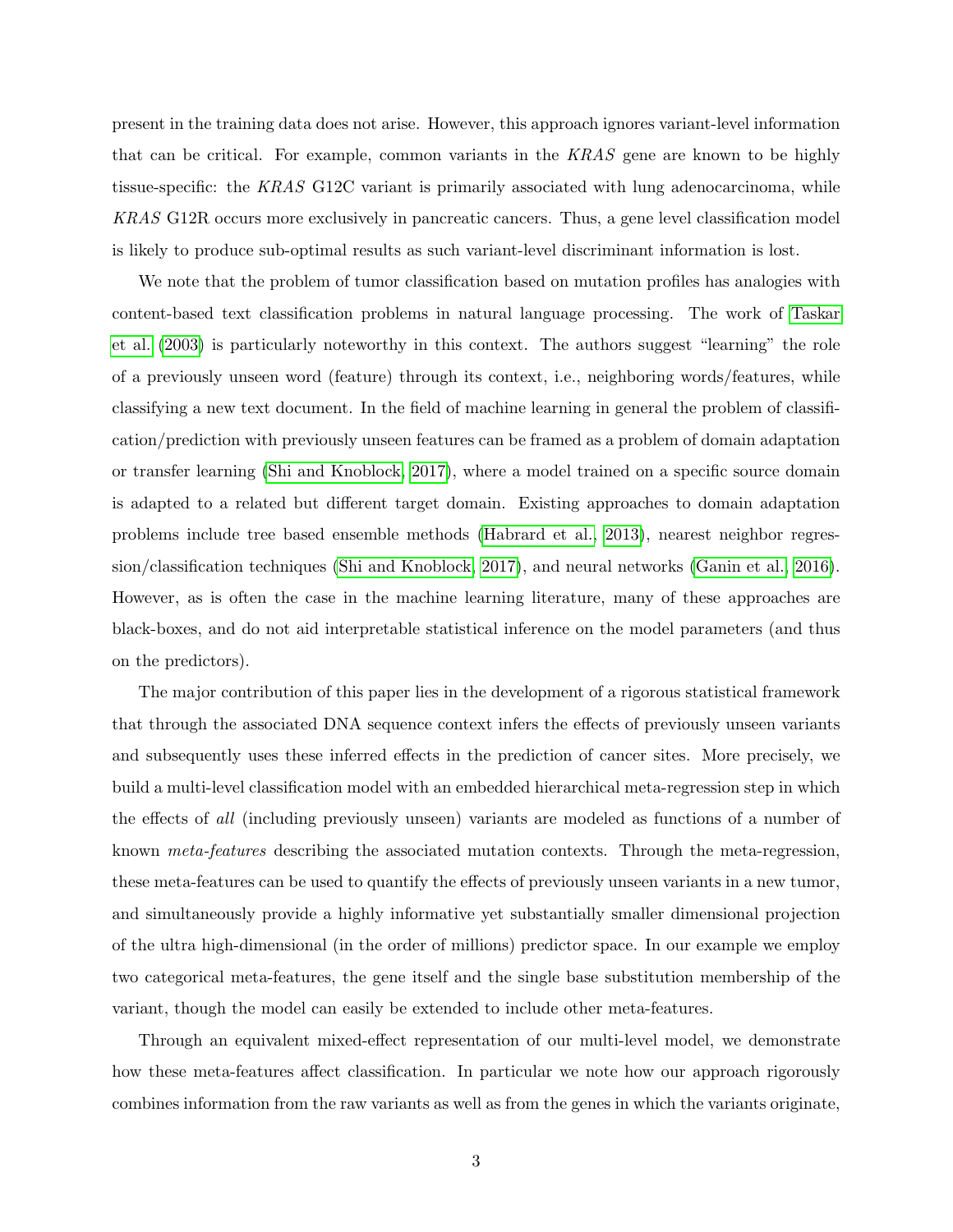thus providing a refinement and extension to the existing gene-level approaches [\(Soh et al., 2017\)](#page-22-2). Careful assignment of a shrinkage prior as a further hierarchical layer in the mixed effect model aids a group-lasso regularized likelihood of the model parameters of interest, thus enabling straightforward implementation. The parameter estimation is performed following a mutual informationbased feature screening [\(Cover and Thomas, 2012a\)](#page-20-2). This makes our approach highly scalable, allowing incorporation of possibly millions of variants and appropriately chosen meta-features. We apply the method to the publicly available TCGA mutation data set, electing to focus on 7 common cancer types.

The remainder of the article is organized as follows. In Section [2,](#page-3-0) we provide a brief description of the TCGA data. In Section [3](#page-4-0) we first provide some intuition on our variant and meta-information based approach, then formalize the intuition in terms of a (sparse) multi-level multinomial logistic classification model, and finally describe an implementation strategy for our model that can handle millions of variants as predictors. Section [4](#page-11-0) describes the application of our model to the TCGA data set. Finally, in Section [5](#page-18-0) we address strengths and limitations of our method, and research directions that will be pursued in future. Additional technical and numerical details are included in the Appendix.

#### <span id="page-3-0"></span>2 Data source and description

The somatic variant data are from the Cancer Genome Atlas (TCGA) study derived from wholeexome sequencing of approximately 10,000 tumor samples across multiple cancer types [\(Bailey et al.,](#page-20-1) [2018\)](#page-20-1). We focus our attention on the 7 most prevalent tumor types (as determined by the SEER [\(Duggan et al., 2016\)](#page-21-4) program of the National Cancer Institute), namely bladder urothelial carcinoma (BLCA), breast invasive carcinoma (BRCA), colorectal adenocarcinoma (COADREAD), lung adenocarcinoma (LUAD), pancreatic adenocarcinoma (PAAD), prostate adenocarcinoma (PRAD), and skin cutaneous melanoma (SKCM). These have sample sizes (number of tumors) of 411, 1025, 559, 568, 176, 495, and 468 respectively. Among these 3702 tumors a total of 811,497 unique somatic variants were identified, the majority of which were rare variants (see Table [2\)](#page-3-0). Specifically, 95% of all observed variants are singletons (appearing only once in the cohort).

A key challenge involves making use of new variants emerging in a future tumor sample that have not been observed in the training cohort. In earlier work we showed that  $60\%$  of mutations identified in new tumors are expected to be variants not observed in the TCGA cohort [\(Chakraborty](#page-20-3)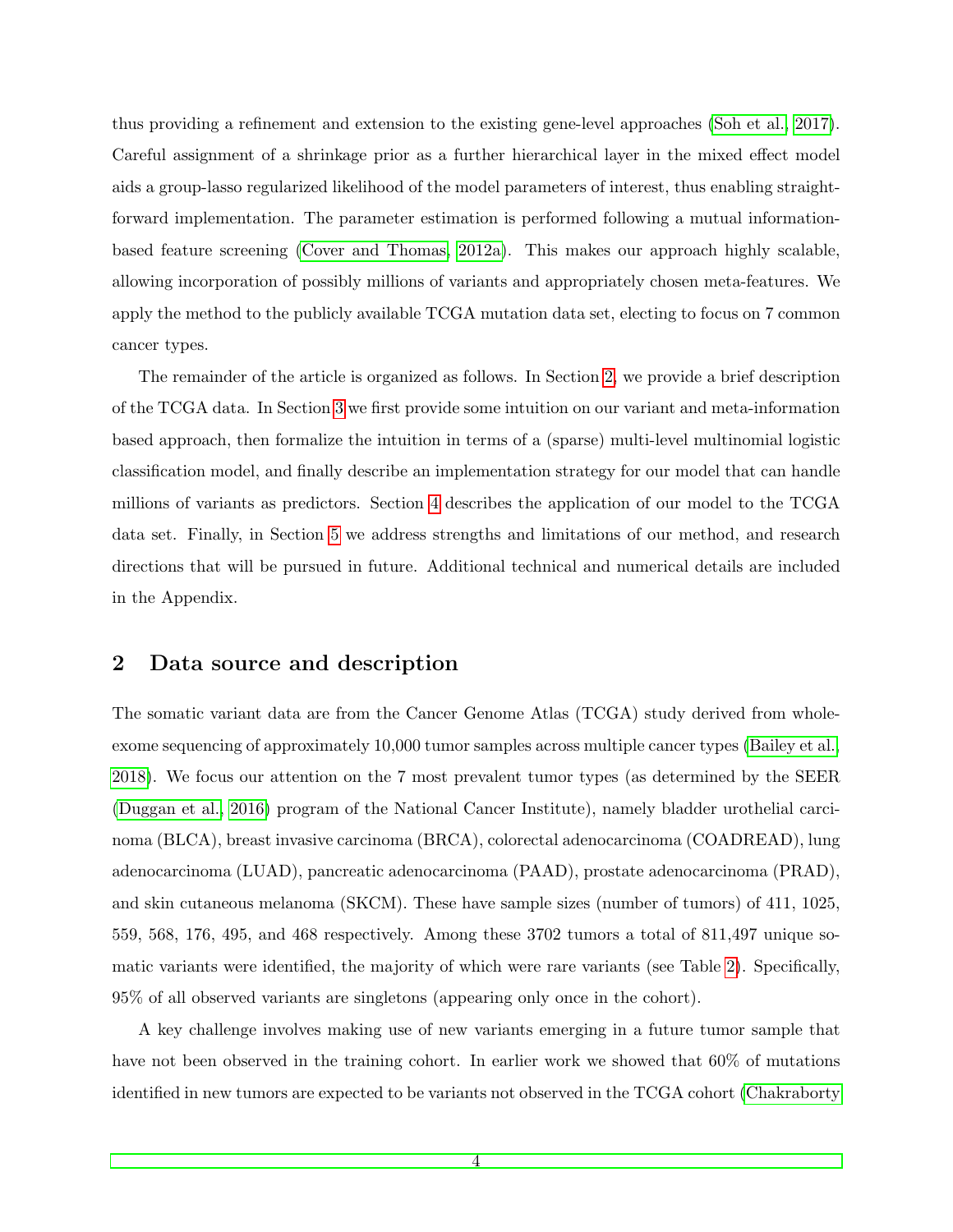| $\boldsymbol{r}$ | 1              | $\overline{2}$ | 3              | 4              | 5              | 6              | $\overline{7}$ | $8\,$            | 9              | 10             |
|------------------|----------------|----------------|----------------|----------------|----------------|----------------|----------------|------------------|----------------|----------------|
| $0+$             | 770057         | 35027          | 4541           | 1077           | 384            | 175            | 77             | 40               | 28             | 19             |
| $10+$            | 11             | 7              | 4              | $\overline{2}$ | 4              | 3              | $\overline{5}$ | $\overline{2}$   | 1              | $\overline{2}$ |
| $20+$            | $\overline{2}$ | 1              | 4              | 1              | $\overline{0}$ | $\overline{0}$ | $\theta$       | $\overline{0}$   | $\overline{2}$ | $\Omega$       |
| $30+$            |                | $\overline{2}$ |                | $\overline{2}$ | 1              | $\overline{0}$ | 1              | $\boldsymbol{0}$ | $\theta$       |                |
| $40+$            | $\Omega$       | $\theta$       | $\overline{0}$ | $\overline{0}$ | $\overline{0}$ | 1              | $\overline{0}$ | 1                | $\theta$       |                |
| $50+$            | $\Omega$       | $\theta$       | $\theta$       | $\overline{0}$ | $\overline{0}$ | $\overline{0}$ | $\theta$       | $\overline{0}$   | $\overline{0}$ | 0              |
| $60+$            | $\Omega$       | 1              | $\theta$       | 0              | $\Omega$       | $\overline{0}$ | $\theta$       | $\overline{0}$   | $\overline{0}$ | $\theta$       |
| ٠<br>$\bullet$   |                |                |                |                |                |                |                |                  |                |                |
| $260+$           | $\theta$       | $\Omega$       |                | $\Omega$       | $\Omega$       | $\overline{0}$ | $\Omega$       | $\overline{0}$   | $\theta$       | 0              |

Table 1: Out of the 811,497 unique variants observed in the 3702 TCGA tumors with one of the seven cancer types, the number of variants  $N_r$  that appear exactly r times (i.e., in r tumors),  $r = 1, 2, \ldots, 270$ , are displayed for various r's. The  $(i, j)$ -th cell shows the observed value of  $N_r$ corresponding to  $r = 10(i - 1)$  (= left row border) +j (= top column border). For example, the  $(1, 1)$ -th entry, 770057, is the observed value of  $N_{0+1} = N_1$ , the number of singletons. The  $(4, 3)$ -th entry, 1, tells us that there was a single variant observed 33 times.

[et al., 2019\)](#page-20-3).

## <span id="page-4-0"></span>3 Multi-level model for cancer type prediction

#### 3.1 Notation and intuition

Consider a training data set consisting of mutation profiles of  $m$  tumors with known cancer types and a test data set of  $n - m$  ( $n > m$ ) tumors whose cancer types we aim to predict. For the *i*-th tumor the associated true cancer label is  $c_i \in \{1, ..., K\}$ , where K is the number of candidate cancer types. We call variants that have been observed at least once in the training cohort as "recorded" variants, and we have information on the presence/absence of  $d_1$  such recorded variants in the training set. Let  $x_{ij}$  denote the binary indicator of the presence/absence of the j-th variant in *i*-th individual (0 = absence, 1 = presence),  $j = 1, \ldots, d_1$ . In the test set, we seek to predict the cancer labels based on information on the presence/absence of  $d = d_1 + d_2$  variants in total, where  $d_2$  denotes the number of variants in the test data that do not occur in the training data. A diagrammatic representation of the problem is provided in Figure [1.](#page-5-0)

We consider a multinomial logistic ("softmax") regression framework for this classification problem, where for  $k = 1, ..., K$ , the probability  $P(c_i = k)$  of the *i*-th tumor having cancer type k is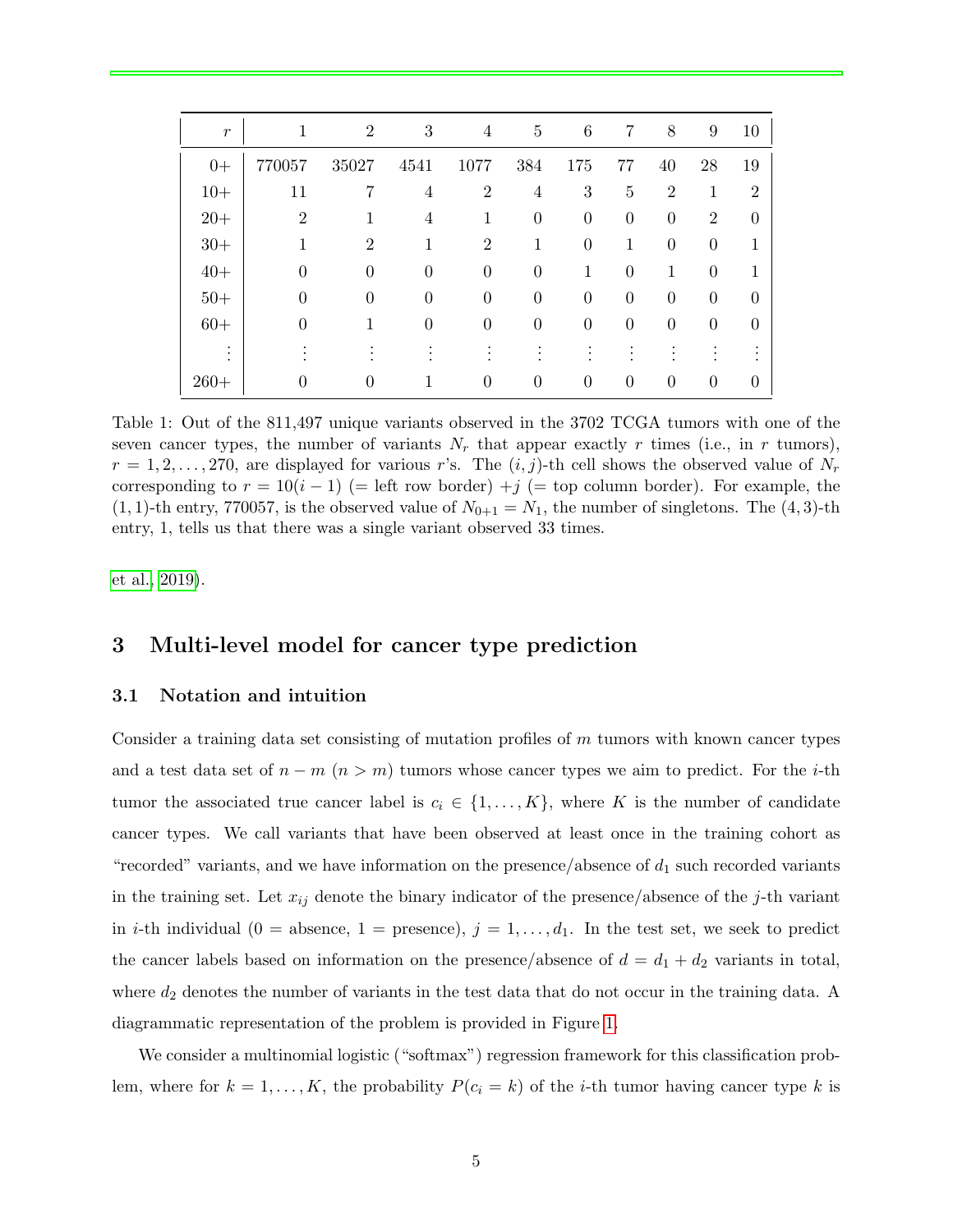

<span id="page-5-0"></span>Figure 1: Diagrammatic representation of the mutation profile based tumor site classification problem.

modeled as the softmax (normalized exponential) of linear functions of the predictors  $x_{ij}$ 's (see Section [3.2\)](#page-6-0). A recorded-variant-only approach fits a classification model to the training data using the raw variants observed in that data set as predictors, and predicts cancer types of test set mutations based on that fitted model. Clearly, this approach can only utilize the information provided by the training set recorded variants, and fails to make use for classification purposes of any information in the multitude of mutations observed only in the test data set.

We have developed a multi-level meta-feature regression framework to properly employ of the information in those new (observed only in the test set) variants while classifying the cancer type of a new tumor. To this end, we first make a key observation: irrespective of whether a variant is "recorded" or "new", we always have some quantifiable information obtained from the associated DNA sequencing contexts, called meta-features in this paper. The key idea then involves inferring the effects of new variants from those of the recorded variants with similar meta-features. In terms of a multinomial logistic model, this amounts to connecting the logistic regression coefficients for variants to these meta-features through an appropriate hierarchical meta-regression step. Using this hierarchical meta-regression, the regression coefficients for the new variants in a tumor outside the training set can then be "predicted", and subsequently used for classification. The following section formalizes this idea via an appropriate multilevel model.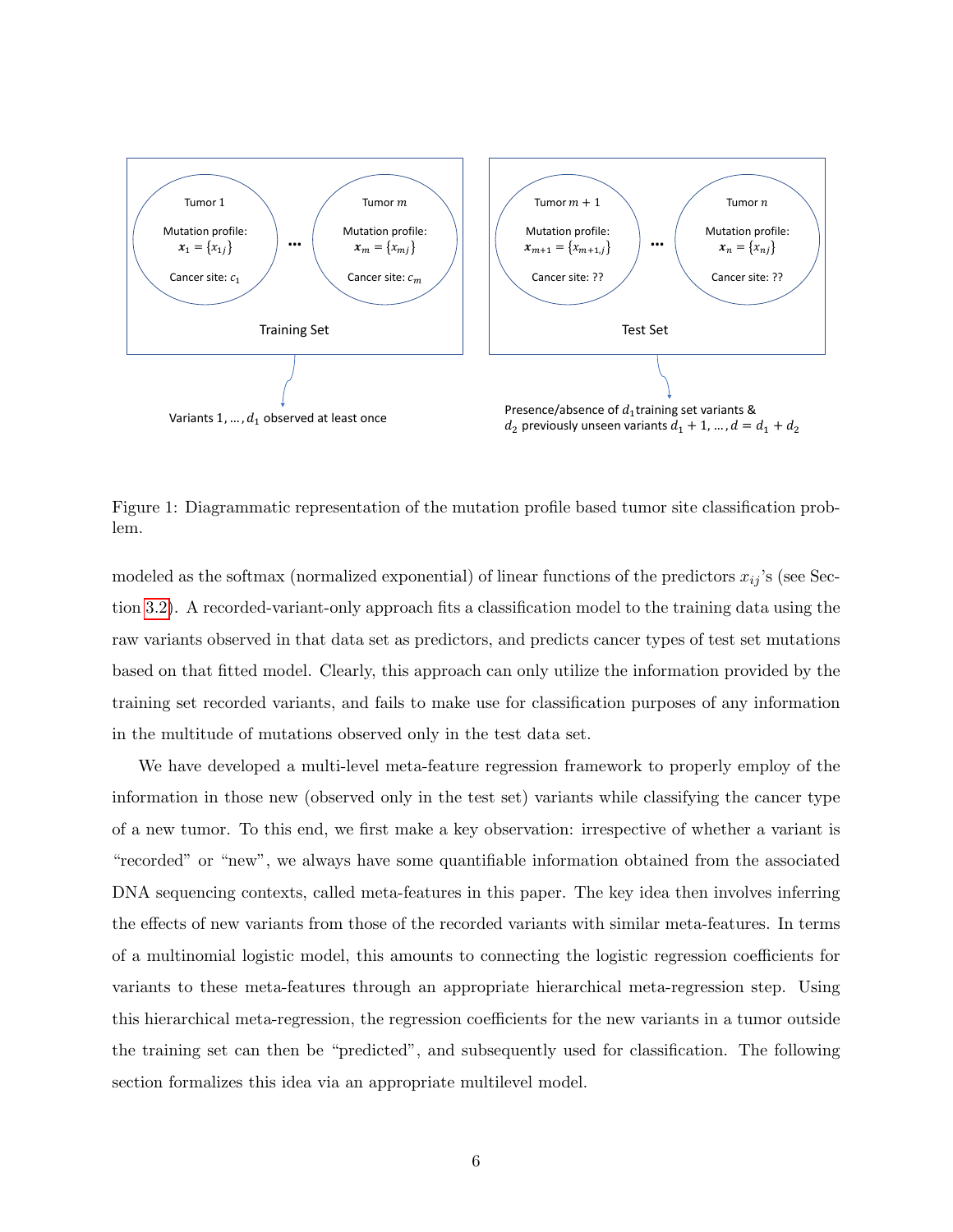#### <span id="page-6-0"></span>3.2 Model

Let us denote by  $u_j = (u_{j,1}, \ldots, u_{j,p})^T$  the values of p meta-features associated with the variants,  $j = 1, \ldots, d = d_1 + d_2$ . Recall that only the first  $d_1$  variants are observed in the training data, i.e., the first  $m$  of the n total tumors. In this study we include two categorical meta-features on each variant: the nucleotide substitution signature associated with each variant, and gene membership, and we dummy code each category. More precisely, we define  $p$  binary meta-features of which the first 96 indicate whether a variant corresponds to one of 96 possible single base substitution signature categories (see Section [4.1](#page-11-1) for more details), and the remaining meta-features are indicators of ~ 600 OncoKB cancer genes [\(Chakravarty et al., 2017\)](#page-20-4). We define the design matrix  $\mathbf{X} \in \mathbb{R}^{n \times d}$ as  $\mathbf{X}^T = (\mathbf{x}_1, \dots, \mathbf{x}_n)$ , where  $\mathbf{x}_i = (x_{i1}, \dots, x_{id})^T$ ,  $i = 1, \dots, n$ . (Note that while training we only have access to  $x_{i1}, \ldots, x_{id_1}$ , for  $i = 1, \ldots, m$ ; the regression parameters associated with the new variants  $d_1 + 1, \ldots, d$  are not identifiable in the training data set, and hence not estimated.) Also, let  $\bm{U} \in \mathbb{R}^{d \times p}$  be the meta-design matrix defined as  $\bm{U}^T = (\bm{u}_1, \dots, \bm{u}_d)$ . This unified representation with all tumors (training and test combined) and all variants (both recorded and new) simplifies notation and enables development of a multi-level classification model as described in the following. The multi-level multinomial logistic regression model is defined as follows:

<span id="page-6-1"></span>
$$
P(c_i = k) = \frac{\exp\left[\alpha_k + \sum_{j=1}^d x_{ij}\beta_{j,k}\right]}{\sum_{k'=1}^K \exp\left[\alpha_{k'} + \sum_{j=1}^d x_{ij}\beta_{j,k'}\right]}, \text{ independently for } i = 1, \dots, n; k = 1, \dots, K
$$
  

$$
\beta_{j,k} \sim N(\mathbf{u}_j^T \boldsymbol{\omega}_{\bullet,k}, \tau_j^2), \text{ independently for } j = 1, \dots, d; k = 1, \dots, K
$$
  

$$
\omega_{l,k} \sim N(0, \xi_l^2), \text{ independently for } l = 1, \dots, p; k = 1, \dots, K
$$
 (1)

where  $\boldsymbol{\alpha} = (\alpha_1, \dots, \alpha_K)^T \in \mathbb{R}^{K \times 1}$  is the vector of intercepts;  $\boldsymbol{\beta} = (\beta_{j,k}) \in \mathbb{R}^{d \times K}$  is the matrix of individual variant regression coefficients with k-th column being  $\boldsymbol{\beta}_{\bullet,k} = (\beta_{1,k}, \ldots, \beta_{d,k})^T \in \mathbb{R}^{d \times 1}$ ,  $k = 1, \ldots, K$  and the j-th row being  $\beta_{j,\bullet} = (\beta_{j,1}, \ldots, \beta_{j,K}) \in \mathbb{R}^{1 \times K}, j = 1, \ldots, d; \boldsymbol{\omega} = (\omega_{l,k}) \in \mathbb{R}^{p \times K}$ is the matrix of meta-regression coefficients, listing the coefficients associated with each meta-feature for various cancer types, with the *l*-th row of  $\omega$  being  $\omega_{l,\bullet}$ ,  $l = 1, \ldots, p$ , and the *k*-th column being  $\omega_{\bullet,k}, k = 1, \ldots, K.$ 

The second level in [\(1\)](#page-6-1) encapsulates the key meta-feature regression step in our multi-level model. This step aids estimation of the meta-feature effects  $\omega_{\bullet,k}$  through the recorded variants. These estimated meta-feature effects  $\hat{\omega}_{\bullet,k}$  can subsequently "predict" the regression effects  $\{\beta_{j,k}\}$ for a new variant  $j$   $(j > d_1)$  as  $\hat{\beta}_{j,k} = \mathbf{u}_j^T \hat{\boldsymbol{\omega}}_{\bullet,k}$ . Note that because we only have access to the first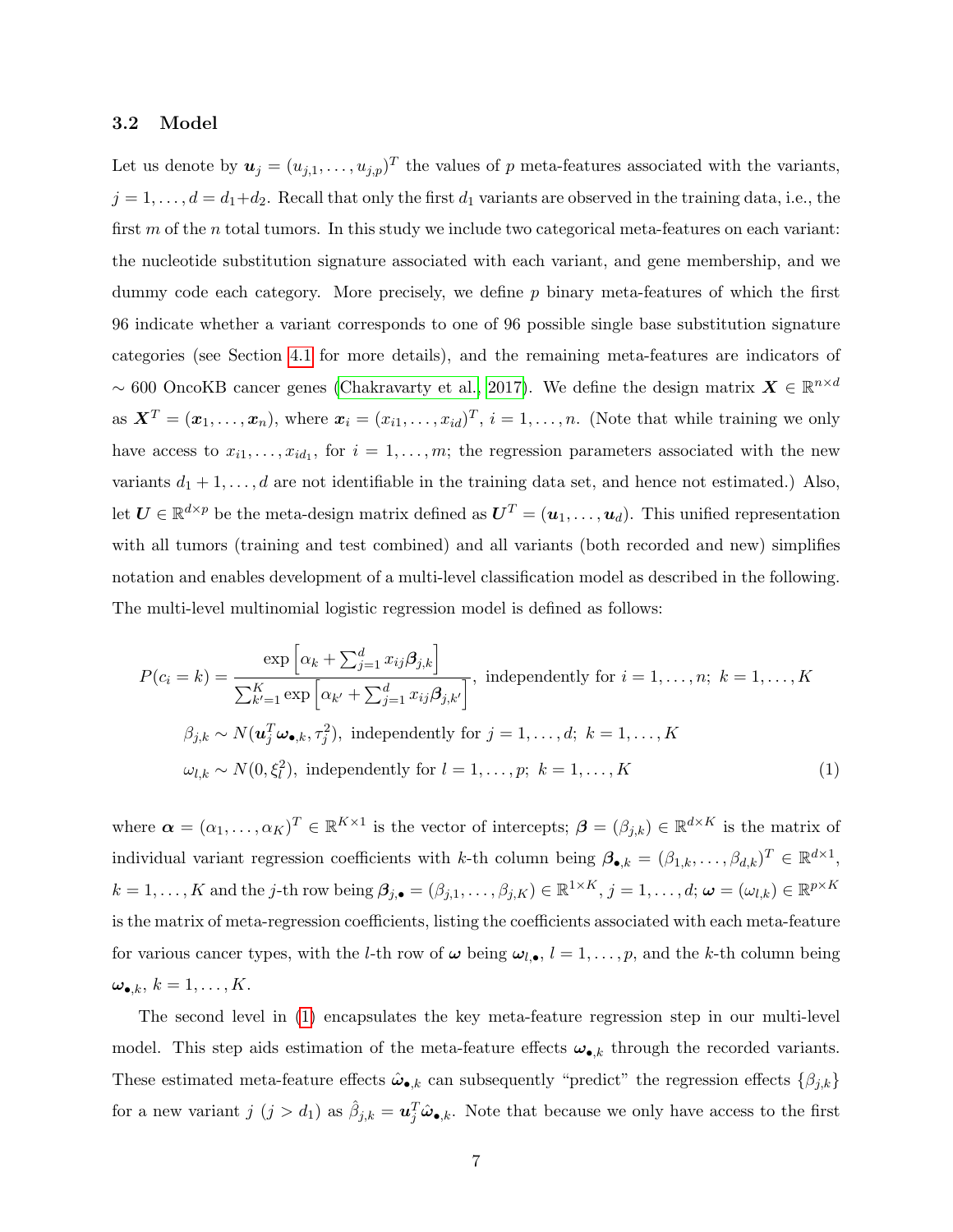m tumors and the first  $d_1$  variants in the training data, the regression effects  $\{\beta_{d_1+1,k}, \ldots, \beta_{d,k}\}$ for new variants are not identifiable and hence cannot be estimated in the training data set (only  $\{\beta_{1,k},\ldots,\beta_{d_1,k}\}\)$  can be estimated from the training data). A prediction of the cancer label  $c_i$  for a test set individual  $i$   $(i = m + 1, \ldots, n)$  is made using  $\beta_{j,k}$ 's estimated from the training data for  $j \leq d_1$ , and the  $\beta_{j,k}$ 's predicted via the meta-feature regression for  $j > d_1$ .

Furthermore, this meta-feature regression step also aids a substantial dimension reduction of the predictor space. This becomes clearer in an alternative mixed-effect representation of the model described in the following section. This mixed-effect representation, in addition to aiding dimension reduction, also provides interpretation of the model parameters and aids scalable implementation.

#### <span id="page-7-2"></span>3.3 Alternative mixed-effect representation

Instead of estimating the model parameters in [\(1\)](#page-6-1) directly, we first rewrite the model using a mixed-effects representation of  $\beta$ , and then note how this alternative representation substantially simplifies implementation. Note that the second level in [\(1\)](#page-6-1) can be expressed as

<span id="page-7-1"></span><span id="page-7-0"></span>
$$
\beta_{j,k} = \beta_{j,k}^0 + \mathbf{u}_j^T \boldsymbol{\omega}_{\bullet,k} \tag{2}
$$

where  $\beta_{j,k}^0 \sim N(0, \tau_j^2)$ . Writing  $\sum_{j=1}^d x_{ij} \beta_{j,k}^0 = \boldsymbol{x}_i^T \boldsymbol{\beta}_{\bullet,k}^0$ , where  $\boldsymbol{\beta}_{\bullet,k}^0 = (\boldsymbol{\beta}_{1,k}^0, \dots, \boldsymbol{\beta}_{d,k}^0)$  and  $\sum_{j=1}^d x_{ij} \boldsymbol{u}_j =$  $\boldsymbol{x}_i^T\boldsymbol{U}$ , we obtain the following alternative representation of [\(1\)](#page-6-1):

$$
P(c_i = k) = \frac{\exp\left[\alpha_k + \mathbf{x}_i^T \boldsymbol{\beta}_{\bullet,k}^0 + \mathbf{x}_i^T \mathbf{U} \boldsymbol{\omega}_{\bullet,k}\right]}{\sum_{k'=1}^K \exp\left[\alpha_{k'} + \mathbf{x}_i^T \boldsymbol{\beta}_{\bullet,k'}^0 + \mathbf{x}_i^T \mathbf{U} \boldsymbol{\omega}_{\bullet,k'}\right]}, i = 1, \dots, n; k = 1, \dots, K
$$
  

$$
\beta_{j,k}^0 \sim N(0, \tau_j^2), j = 1, \dots, d; k = 1, \dots, K
$$
  

$$
\omega_{l,k} \sim N(0, \xi_l^2), l = 1, \dots, p; k = 1, \dots, K.
$$
 (3)

From representation [\(3\)](#page-7-0), it follows that the penalized likelihood/un-normalized (i.e., without the normalizing constant) posterior density of  $\alpha$ ,  $\beta^0 = (\beta_{j,k}^0)$  and  $\omega$  is essentially that of a regularized multinomial logistic regression likelihood with intercept  $\alpha$ , predictors  $(x_i^T, x_i^TU)$ , associated regression coefficients  $\beta^0$  and  $\omega$ , and with ridge penalties on  $\beta^0$  and  $\omega$ . For a fixed j (l), the assumption of equal variance of  $\beta_{j,k}^0(\omega_{l,k})$  for all k aids shrinkage/partial pooling in the estimation of the associated residual-regression (meta-regression) parameters, as is typical in multilevel models.

The following observations are made as consequences of the reparameterization [\(3\)](#page-7-0). First,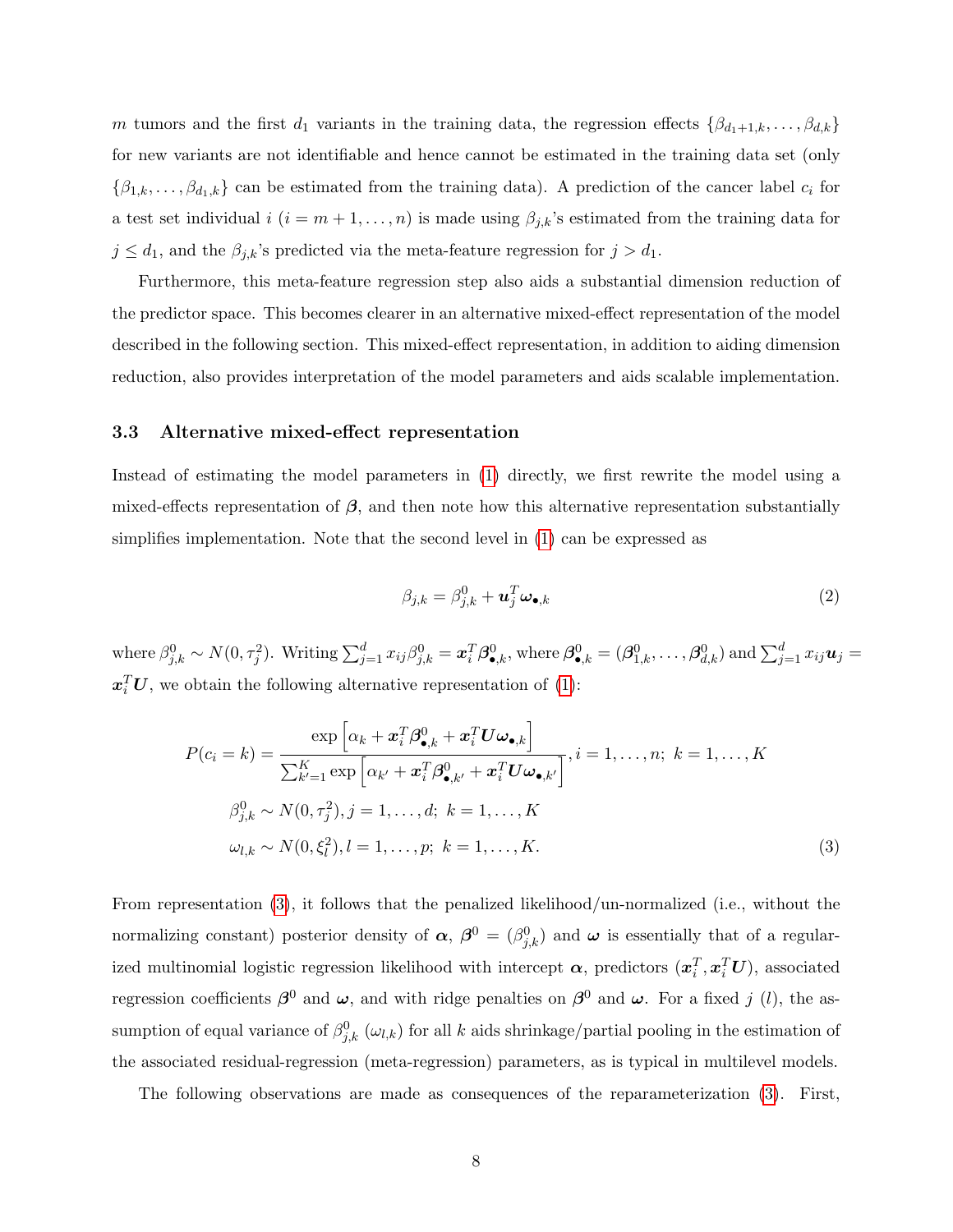through  $x_i^T U$ , the meta-features are now directly "connected" to the classification (first level of the model). Note that, for a meta-feature l,  $x_i^T U_{\bullet,l}$  quantifies the total mutational information or the total mutation burden in tumor i that is described by that meta-feature, where  $U_{\bullet, l}$  denotes the l-th column of the meta-design matrix U. For example, if  $U_{\bullet,l}$  corresponds to the dummy variable indicating whether or not the variants are mutations at a specific gene  $G_l$ , (i.e.,  $u_{j,l} = 1$ if the j-th variant is indeed mutation of gene  $G_l$ , and 0 otherwise) then  $\mathbf{x}_i^T \mathbf{U}_{\bullet,l}$  counts the total number of mutations at gene  $G_l$  observed in tumor i. Consequently, the meta-regression parameter  $\omega_{l,k}$  measures the effect of gene  $G_l$  in describing the cancer type k of a tumor. Note that this "connection" naturally combines the effects of the individual variants and those of the genes where a mutation occurred, thus providing a refinement of the existing gene-based classification approach. Second, owing to the decomposition [\(2\)](#page-7-1),  $\beta_{j,k}^0$  can be viewed as the j-th variant specific residual effect that is not explained by the meta-regression. As is the case in any mixed effects model, these variant specific residual effects can only be measured for a variant that is present in the training data set, i.e., for  $j \leq d_1$ . (Indeed it can only be realistically utilized for the relatively few variants that occur somewhat frequently.) For  $j > d_1$ , the predicted residual effects  $\beta_{j,k}^0$  are all zero. Third, observe that associated with each tumor *i*,  $x_i^T U$  essentially combines the presence/absence information of all training set/recorded variants through the meta-features; the condensed information is then used in classification. In other words, the product design-meta-design matrix  $\boldsymbol{X}\boldsymbol{U}$  obtained by stacking the rows  $\boldsymbol{x}_i^T \boldsymbol{U}, i = 1, \ldots, m$ , aids a natural and potentially highly informative lower dimensional projection of the raw variant design matrix  $\boldsymbol{X}$ . Once information from all variants are properly condensed in the product design-meta-design matrix  $\boldsymbol{X}\boldsymbol{U}$ , the less informative variants can then be screened out from the design matrix  $\boldsymbol{X}$  using an appropriate feature screening technique, such as an information-theory based feature screening method [\(Brown et al., 2012\)](#page-20-5) and/or sure independence screening [\(Fan and Lv, 2008,](#page-21-5) [2017\)](#page-21-6).

#### 3.4 Group Lasso Formulation for Parameter Estimation

Note that the primary parameters of interest in model [\(3\)](#page-7-0) (and [\(1\)](#page-6-1)) are  $\alpha$ ,  $\beta^0$ , and  $\omega$  (and hence  $\beta$ ), and the remaining are nuisance hyper-parameters. We propose estimation of the primary parameters through their marginal posterior modes (i.e., marginal a posteriori estimates). To this end, we include one additional hierarchical layer specifying the *same gamma* prior distributions on  $\{\tau_j^2\}$  and  $\{\xi_l^2\}$ , and then marginalize out  $\{\tau_j^2\}$  and  $\{\xi_l^2\}$  from the posterior density to obtain a group-lasso [\(Kyung et al., 2010;](#page-21-7) [Yuan and Lin, 2006\)](#page-22-5) regularized multinomial logistic likelihood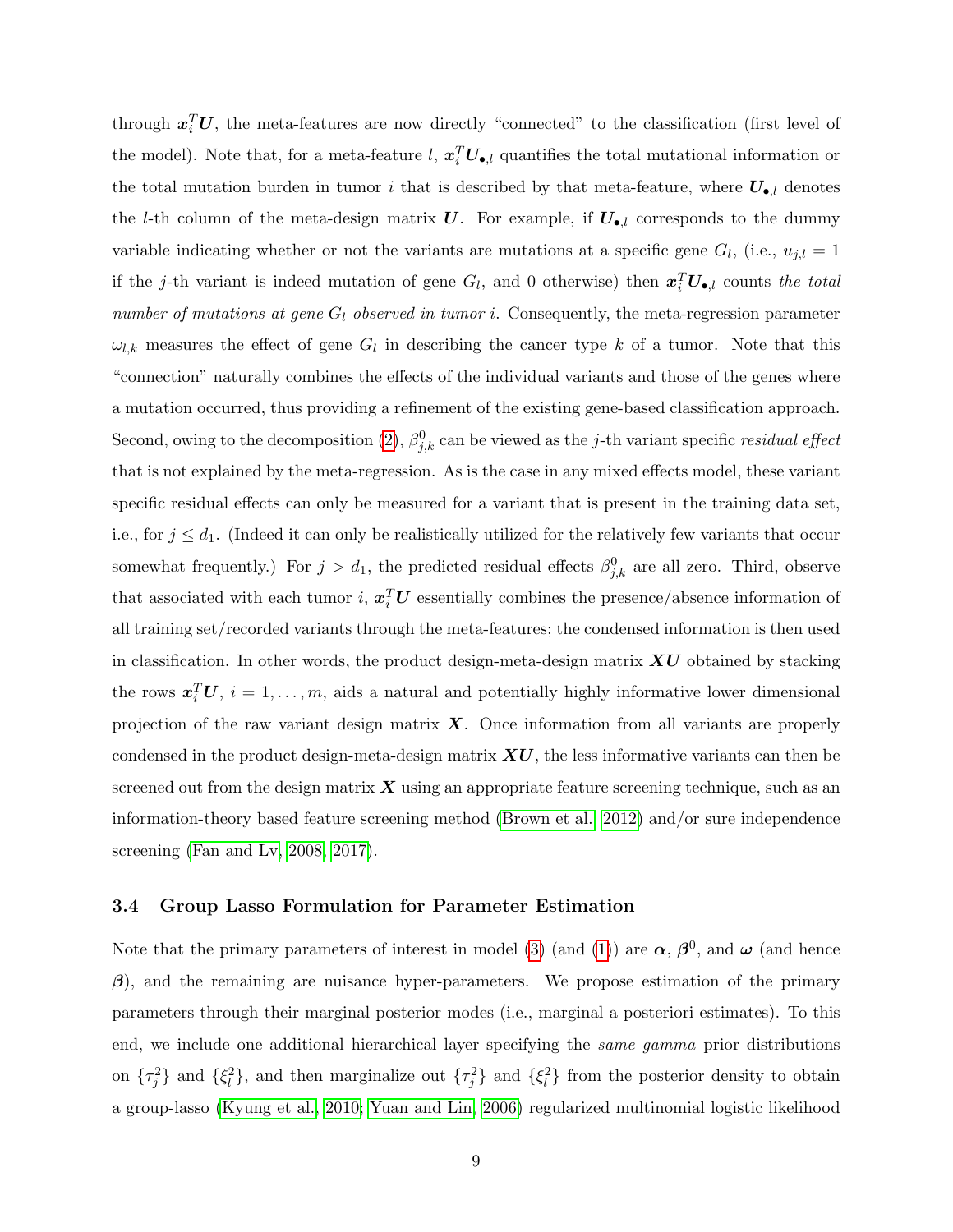for  $\alpha$ ,  $\beta^0$  and  $\omega$ . In particular, we consider

$$
\tau_j^2, \xi_l^2 \sim \text{independent Gamma}((K+1)/2, \lambda^2/2), \quad j = 1, \dots, d, \ l = 1, \dots, p
$$

Then marginalizing out  $\{\tau_j^2\}$  and  $\{\xi_l^2\}$  from the joint posterior density yields the following grouplasso regularized multinomial logistic log-likelihood for  $\alpha$ ,  $\beta^0$  and  $\omega$ :

<span id="page-9-0"></span>
$$
\log \pi(\boldsymbol{\alpha}, \boldsymbol{\beta}^{0}, \boldsymbol{\omega} \mid \lambda, c_{1}, \dots, c_{n}, \boldsymbol{x}_{1}, \dots, \boldsymbol{x}_{n})
$$
\n
$$
= \sum_{i=1}^{n} \sum_{k=1}^{K} \mathbb{1}(c_{i} = k) \log \left( \frac{\exp \left[ \alpha_{k} + \boldsymbol{x}_{i}^{T} \boldsymbol{\beta}_{\bullet,k}^{0} + \boldsymbol{x}_{i}^{T} \boldsymbol{U} \boldsymbol{\omega}_{\bullet,k} \right]}{\sum_{k'=1}^{K} \exp \left[ \alpha_{k'} + \boldsymbol{x}_{i}^{T} \boldsymbol{\beta}_{\bullet,k'}^{0} + \boldsymbol{x}_{i}^{T} \boldsymbol{U} \boldsymbol{\omega}_{\bullet,k'} \right]} \right)
$$
\n
$$
- \lambda \sum_{j=1}^{d} ||\boldsymbol{\beta}_{j,\bullet}^{0}||_{2} - \lambda \sum_{l=1}^{p} ||\boldsymbol{\omega}_{l,\bullet}||_{2} \tag{4}
$$

where  $\|\cdot\|_2$  denotes the squared norm, defined for  $\mathbf{v} = (v_1, \ldots, v_K)$  as  $\|\mathbf{v}\|_2 = (\sum_{k=1}^K v_k^2)^{1/2}$ . Maximizing [\(4\)](#page-9-0) yields the group-lasso maximum marginal a posteriori estimates of  $\alpha$ ,  $\beta^0$  and  $\omega$ (and hence of  $\beta$ ). An important consequence of assigning a group lasso penalty is that for any j (or any l), the maximum marginal a posteriori estimates of  $\{\beta_{j,1}^0, \ldots, \beta_{j,K}^0\}$  (or  $\{\omega_{l,1}, \ldots, \omega_{l,K}\}\$ ) are either all exactly zero or all non-zero. In other words, the model aids variable selection at a collective variant and/or meta-feature level, i.e., either all cancer site-specific effects associated with a single variant and/or a single meta-feature are retained in the fitted model, or they are all dropped.

#### 3.5 Prediction of Cancer Sites for New Tumors

Given the estimated residual regression parameters  $\hat{\beta}_{j,\bullet}^0$ ,  $j=1,\ldots,d_1$ , intercepts  $\hat{\boldsymbol{\alpha}}$ , and metaregression parameters  $\hat{\omega}_{l,\bullet}, l = 1,\ldots,p$ , and the test data meta-design matrix U, the cancer site prediction (classification) of a test set tumor i with variant indicators  $x_i = (x_{i1}, \ldots, x_{id})$ is performed as follows. First we set  $\hat{\beta}_{j,\bullet}^0 = 0$  for all  $j = d_1 + 1, \ldots, d$ , and obtain the full residual regression coefficient matrix  $\hat{\beta}^0 = ((\hat{\beta}_{j,k}^0 : j = 1, \ldots, d, k = 1, \ldots, K))$ . Then for each k, we compute  $\hat{\eta}_{i,k} = \hat{\alpha}_k + \boldsymbol{x}_i^T \hat{\beta}_{\bullet,k}^0 + \boldsymbol{x}_i^T \boldsymbol{U} \hat{\boldsymbol{\omega}}_{\bullet,k}$ , and subsequently normalize  $\exp(\hat{\eta}_{i,k})$  to obtain the predicted probability of the tumor *i* being of cancer type  $k$ :  $\hat{P}(c_i = k) = \exp(\hat{\eta}_{i,k}) / \sum_{k'=1}^{K} \exp(\hat{\eta}_{i,k'})$ . These probabilities provide a soft classification for tumor  $i$ ; a hard classification can be obtained by assigning tumor i to class  $k^* = \arg \max_{k=1,\dots,K} \hat{P}(c_i = k)$ . It is of note that since the residual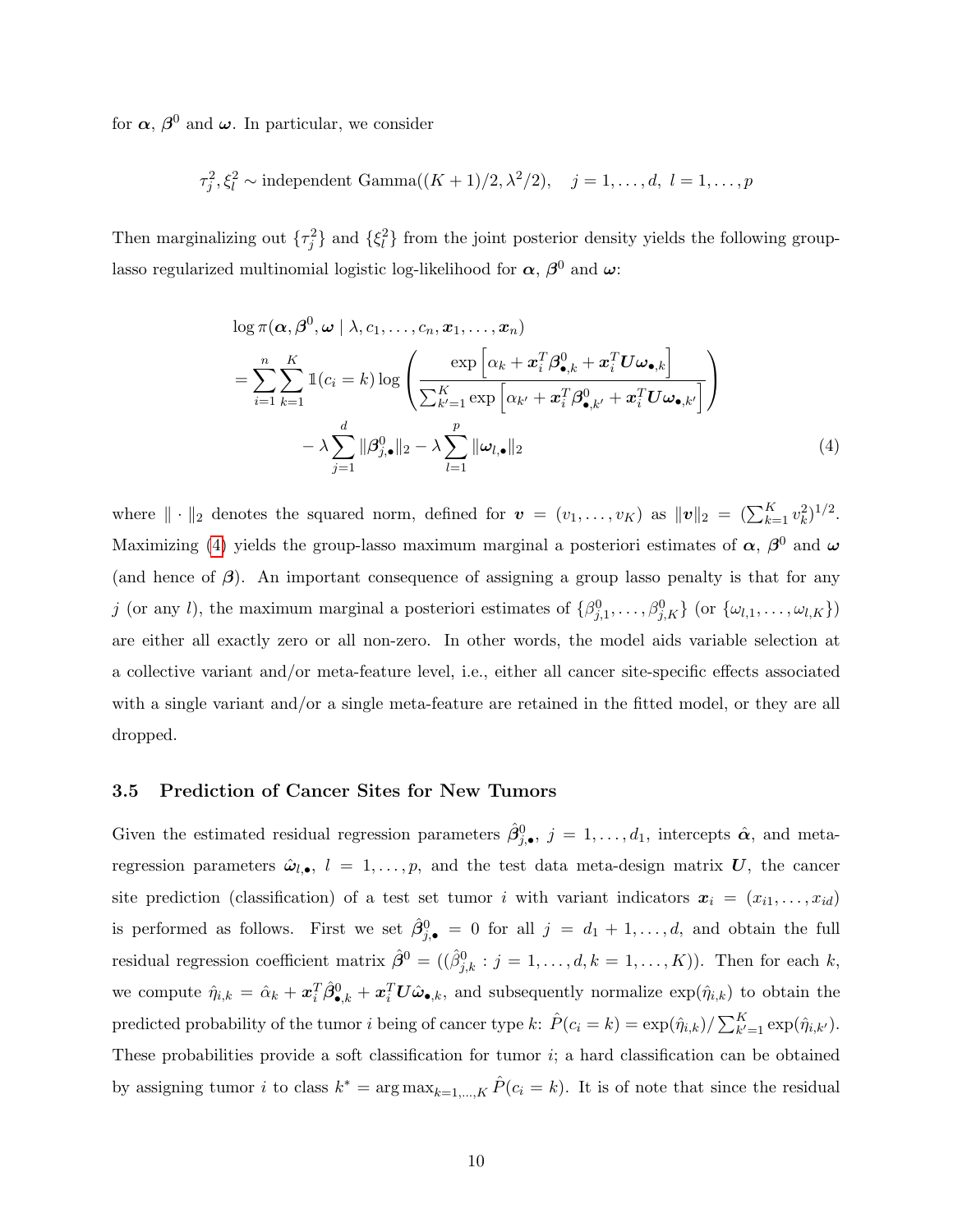effects  $\{\beta^0_{j,k}\}\$ are all zero for a new variant  $j \geq d_1 + 1$ , the contribution of such a variant in  $\hat{\eta}_{i,k}$ comes only through the j-th term of the sum  $x_i^T U \hat{\omega}_{\bullet,k}$ , namely,  $x_{ij} u_j^T \hat{\omega}_{\bullet,k}$ , which is the "predicted" (through the meta-regression) effect of the variant j, multiplied by the binary indicator  $x_{ij}$  of that new variant being present in the *i*-th individual. That is, given a new variant in a new tumor, we first predict the effect of that new variant based on its meta features and then use the predicted effect in classification.

Remark 3.1 From representation [\(3\)](#page-7-0) it follows that our model essentially builds a classifier with two sets of predictors: the variant indicators  $x_i$  and the total mutation burden described by the meta-features  $\boldsymbol{x}_i^T U$  (e.g., total number of mutations at each gene, and the total number of mutations associated with each single nucleotide change) in tumor i.

**Remark 3.2** It is of note that the symmetric representation of the multinomial logistic model provided in the first level of  $(3)$  (or  $(1)$ ) does not identify the intercept and regression parameters by itself. For any values of the parameters  $\{\alpha_k, \beta_{\bullet,k}^0, \omega_{\bullet,k}\}_{k=1,\dots,K}$ ,  $\{\alpha_k - \gamma, \beta_{\bullet,k}^0 - \gamma, \omega_{\bullet,k} - \gamma\}_{k=1,\dots,K}$ provide the same multinomial probabilities for any  $\gamma \in (-\infty, \infty)$ . However, the (prior) distributions specified in the second and third levels of [\(1\)](#page-6-1) identify these parameters, and hence aid their estimability. See, e.g., [Zhu and Hastie](#page-23-0) [\(2004\)](#page-23-0) and [Friedman et al.](#page-21-8) [\(2010\)](#page-21-8) for more details.

<span id="page-10-0"></span>**Remark 3.3** The symmetric representations of the multinomial logistic regression provided in the first levels of [\(3\)](#page-7-0) and [\(1\)](#page-6-1) do not aid direct interpretation in terms of the predictors in the model. To achieve a log-odds ratio interpretation of the regression/meta-regression parameters, one first needs to define a reference category (say 1). Then  $\beta_{j,k} - \beta_{j,1}$  (or  $\omega_{j,k} - \omega_{j,1}$ ) measures the resulting change in the log odds of the cancer type being k relative to being type 1, when the j-th variant status is changed from absent to present, while keeping the statuses of all other variants fixed (or the total mutational burden captured through l-th meta-feature is changed by one unit, while keeping mutation burden described by other meta-features fixed). The residual effect parameters  $\{\beta_{j,k}^0\}$  in [\(3\)](#page-7-0) are interpreted as effects of variant j that are not explained by the meta-feature regression. Formally,  $\beta_{j,k}^0 - \beta_{j,1}^0$  measures the unexplained/residual change in the log odds of the cancer type being k relative to being type 1 after accounting for the "expected" change as "predicted" through the meta-feature regression (viz.,  $\mathbf{u}_j^T(\mathbf{\omega}_{\bullet,k} - \mathbf{\omega}_{\bullet,1})$ ), when the j-th variant status is changed from being absent to being present, while keeping the statuses of all other variants fixed.

**Remark 3.4** It is to be noted that that the penalty parameter  $\lambda$  in [\(4\)](#page-9-0) weights all regression parameters equally. Hence, the predictors  $x_i$  and  $x_i^T U$  should all be scaled prior to fitting the model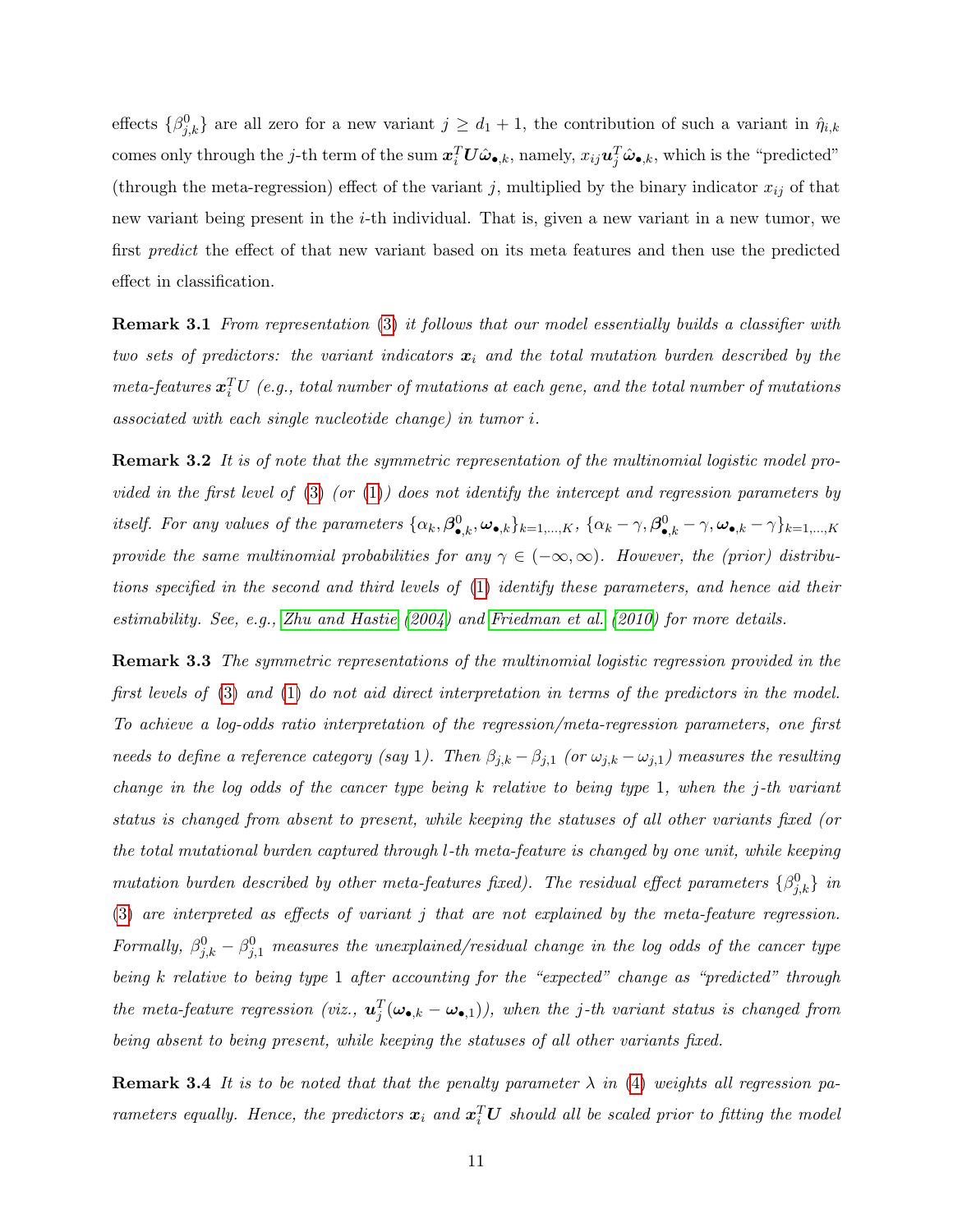[\(Tibshirani, 1997\)](#page-22-6). For a given  $\lambda$ , the penalized likelihood [\(4\)](#page-9-0) can be efficiently optimized using a cyclical coordinate descent algorithm as described in [Friedman et al.](#page-21-9) [\(2007\)](#page-21-9) and [Friedman et al.](#page-21-8) [\(2010\)](#page-21-8). This approach is highly scalable, and can handle thousands of predictors (variants and meta features combined). The penalty parameter  $\lambda$  can be chosen via a model-selection procedure such as cross-validation. The R package glmnet [\(Simon et al., 2011\)](#page-22-7) provides an efficient implementation of this optimization approach, along with a cross-validation based selection of the penalty parameter.

# <span id="page-11-0"></span>4 Data application: predicting cancer site of origin of TCGA tumors

We implemented our multi-level classification model using data from TCGA of the 7 highest prevalence tumor types, as determined by the SEER program of the National Cancer Institute [\(Duggan](#page-21-4) [et al., 2016\)](#page-21-4).

#### <span id="page-11-1"></span>4.1 Classification performance under cross-validation

We conducted five-fold cross-validation to assess the prediction performance of our method. The entire set of 3702 tumors was partitioned into five random folds (maintaining the relative proportions of the seven cancer types as observed in the full data). Four out of the five folds were treated as the training set, and the fifth fold was treated as the test set in which the cancer site labels were masked, and all five combinations of test and training sets were considered for a given partition. The predicted class probabilities in the test sets were subsequently compared with the actual labels to evaluate prediction accuracy.

To fit our model, we first obtained  $x_{ij}$ , the presence/absence indicator of variant j in the *i*-th tumor in the training set, for all whole-exome variants that were observed at least once in the training data. (On a typical training set there were around 620,000 variants appearing at least once on average.) The meta-features involved dummy coded presence/absence indicators of the 584 clinically relevant cancer genes constituting the oncoKB list [\(Chakravarty et al., 2017\)](#page-20-4) and the 96 single base nucleotide substitution signatures. The single base nucleotide substitution signature is the type of alteration (e.g., C to T transitions) in the trinucleotide context. For each mutated locus, there are six classes of base substitution (C<sub>i</sub>A, C<sub>i</sub>G, C<sub>i</sub>T, T<sub>i</sub>A, T<sub>i</sub>C, T<sub>i</sub>G), together with the nucleotide base immediately 5' and 3' to each mutated base, yielding a total of 96 possible single base nucleotide substitution signature types. These alterations are the key elements in classical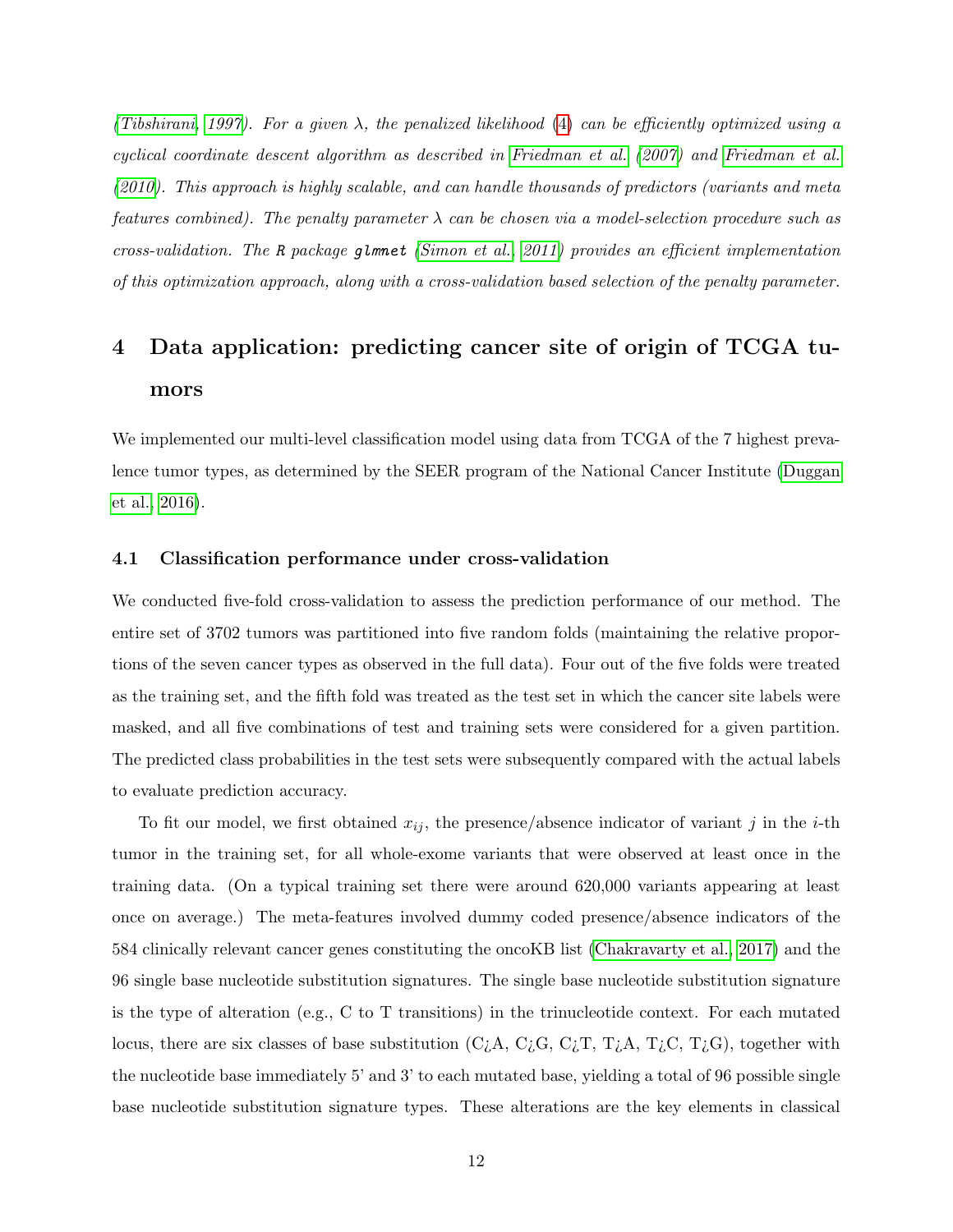mutation signature analysis [\(Alexandrov et al., 2013\)](#page-20-6), and reveal the mutagenic processes specific to certain cancer types (e.g., the  $C_{\mathcal{L}}T$  and  $C_{\mathcal{L}}G$  mutations at TpCpN trinucleotides are signature of APOBEC defect which is prevalent in bladder cancer). The design matrix  $\mathbf{X} = ((x_{ij}))$  and the product design-meta-design matrix  $\boldsymbol{X} \boldsymbol{U}$  were subsequently obtained. As described in Section [3.3,](#page-7-2) the  $(i, l)$ -th element of the product design-meta-design matrix  $\boldsymbol{X} \boldsymbol{U}$  is the total burden in the  $i$ -th tumor that is associated with the *l*-th meta feature (a specific gene or corresponding to a specific neucleotide change signature), and thus can be computed without actually constructing the meta-design matrix  $\boldsymbol{U}$  and performing the computationally expensive high dimensional matrix multiplication of  $X$  and  $U$ .

After obtaining  $X$  and  $XU$ , we performed a screening of the raw variants to find and retain the most discriminating ones in the sparse multilevel multinomial logistic model. For this, we used a normalized mutual information (NMI) based feature screening [\(Strehl and Ghosh, 2003;](#page-22-8) [Cover and](#page-21-10) [Thomas, 2012b\)](#page-21-10) which can be regarded as a generalization of the feature importance based sure independence screening approach described in [Fan and Lv](#page-21-5) [\(2008\)](#page-21-5). See Web Appendix A for the definition and a brief note on normalized mutual information. We estimated the NMI with cancer types separately for all variants in the training data, and filtered out from the design matrix  $\boldsymbol{X}$  all variants with NMI ranking  $\geq 250$ .

Along with our multi-level model with observed variants as predictors, and the associated gene labels and mutation footprints as meta-features, we also considered the following three competing models to compare their relative classification performances: (a) a group-lasso penalized sparse multinomial logistic classifier with the predictors being indicators of the presence/absence of mutations at each of the 584 oncoKB genes, (b) a random forest gene level classifier with the same predictors as in (a), and (c) a recorded-variant-only sparse multinomial logistic classifier with group lasso penalty. Thus (a) tells us the achievable accuracy, based on a generalized linear model, using only gene-level information; (b) is a non-parametric version of (a) with the generalized linear and parametric assumptions removed (and thus has a potentially better predictive ability than (a)), and (c) tells us the extent of diagnostic accuracy using only recorded variant specific information. For (c), we first performed a similar feature screening as done in our multilevel model, but kept all variants with NMI ranking < 1000. All group lasso penalty parameters were chosen via separate (independent) 10 fold cross-validations. All computations were done in statistical software R v 3.4.4 [\(R Core Team, 2018\)](#page-22-9), and the packages tidyverse [\(Wickham, 2017\)](#page-22-10), data.table [\(Dowle and](#page-21-11) [Srinivasan, 2019\)](#page-21-11), Matrix [\(Bates and Maechler, 2019\)](#page-20-7), glmnet [\(Simon et al., 2011\)](#page-22-7), and precrec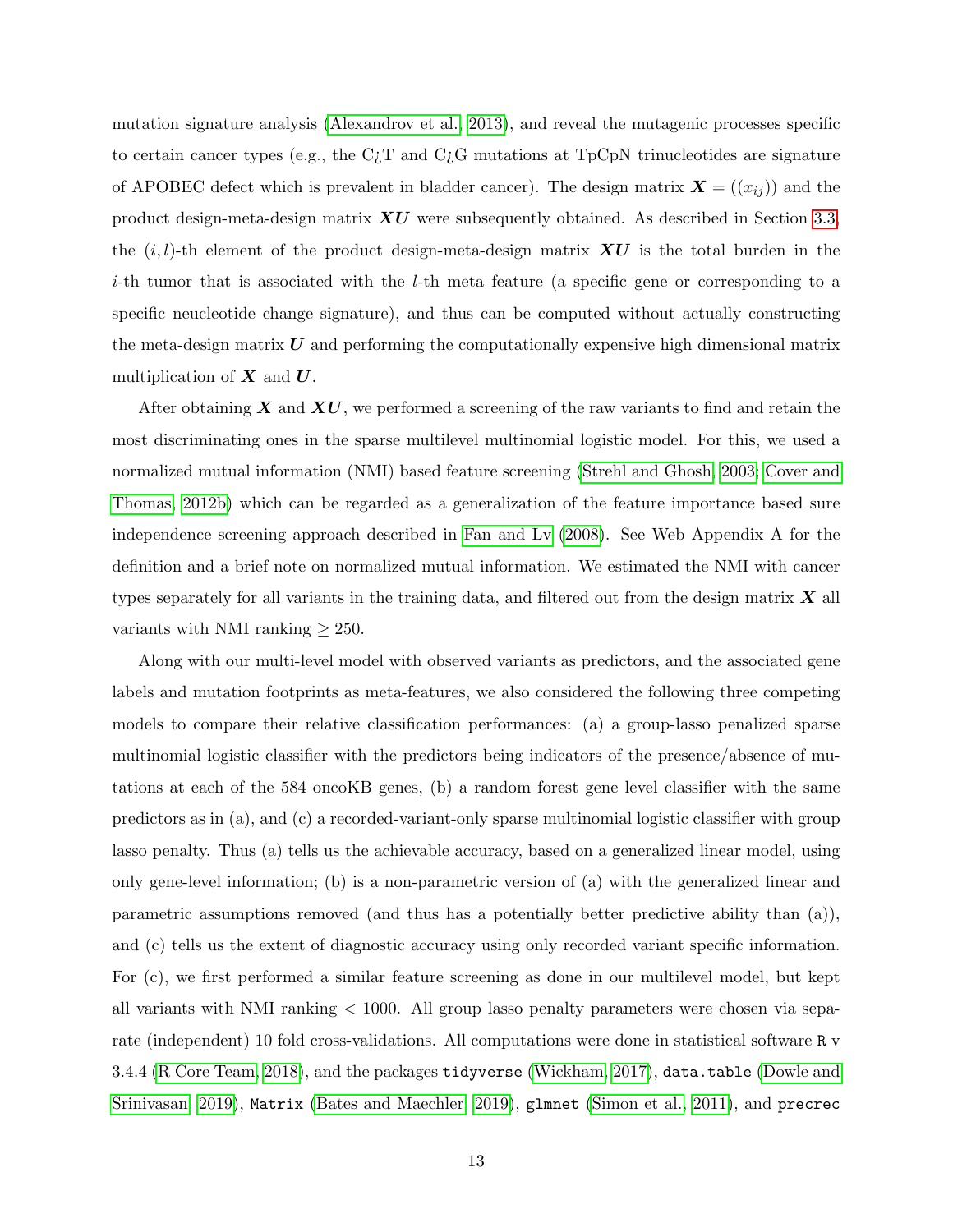[\(Saito and Rehmsmeier, 2017\)](#page-22-11) were used.

After fitting the four models on each training data set, the predicted probabilities of being classified into each of the seven cancer types were computed for each tumor in the associated test set for each method. These predicted probabilities were subsequently combined from all five folds. We repeated the entire cross-validation experiment (with all four models) on 100 different random partitions (folds) of the tumors, and then collected from each cross-validation the classification probabilities from all four models, and in each of the seven cancer categories.

To compare predictive performances of the four competing models we considered the resulting one-vs-rest comparison in each cancer category based on the classification probabilities. On each cross-validation, for each method, in each one-vs-rest comparison, we obtained a precision-recall curve by computing the precision (also called positive predictive value) and recall (also sensitivity) associated with varying binary classification thresholds [\(Saito and Rehmsmeier, 2017\)](#page-22-11). It is of note that precision-recall curves are substantially more informative than receiver-operator characteristic (ROC) curves in a classification problem with imbalanced classes, which is the case here due to the small sample size of the PAAD class (176, 4.76% of 3702). The corresponding area under the curve (AUC) was computed as a summary of each one-vs-rest classification performance, and the average AUCs from all seven one-vs-rest classifications were subsequently obtained as univariate measures of overall classification performance for each classifier. The means and the standard deviations of these AUCs (and the overall average AUC) across all cross-validations were computed to quantify the variability of these measures across cross-validations. These values are shown in Table [4.1.](#page-11-1) (The actual precision-recall curves are shown in Web Figure 1).

For each of the four classifiers, a hard classification rule was obtained by assigning each tumor to the class with highest probability. The precision-recall values for these hard classifiers were computed under cross validations, and results are shown in Web Table 1 in Web Appendix C. These results show a broadly similar pattern in terms of relative performances of the four methods.

From the cross validation results displayed in Table [4.1,](#page-11-1) and also Web Figure 1 and Web Table 1, it is clear that the multilevel model consistently, and often substantially, outperforms the other three classifiers in each one-vs-rest comparison as quantified through the AUCs of the precisionrecall curves and the curves themselves, Web Figure 1. In terms of the improvement in AUC over its closest competitor, the largest gains are observed in the cancer categories LUAD, BLCA, SKCM and COADREAD; in the remaining three cancer types, PAAD, BRCA and PRAD, there are still noticeable positive gains, although not as dramatic as the former three. [None of four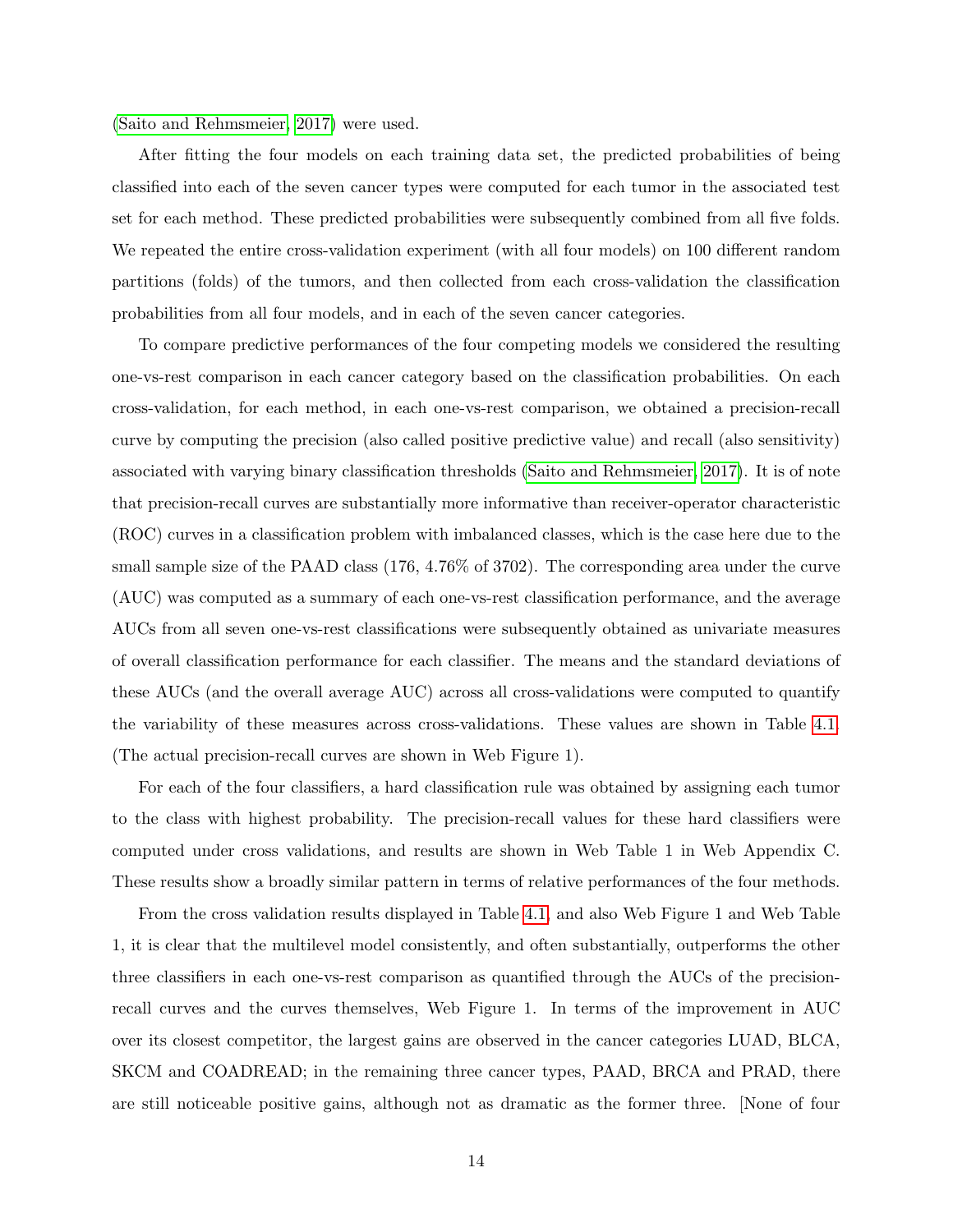|                 | Seen+Unseen<br>variants SMML | Gene<br>RF   | Gene<br><b>SML</b> | Recorded<br>variants SML |
|-----------------|------------------------------|--------------|--------------------|--------------------------|
| <b>BLCA</b>     | 0.72(0.01)                   | 0.64(0.011)  | 0.62(0.012)        | 0.51(0.0097)             |
| <b>BRCA</b>     | $0.72$ $(0.0077)$            | 0.67(0.0041) | 0.72(0.0057)       | 0.59(0.0053)             |
| <b>COADREAD</b> | 0.81(0.0078)                 | 0.73(0.0038) | 0.75(0.0061)       | 0.70(0.009)              |
| <b>LUAD</b>     | 0.84(0.0028)                 | 0.61(0.0088) | 0.63(0.0088)       | 0.45(0.0079)             |
| <b>PAAD</b>     | 0.56(0.014)                  | 0.54(0.0073) | 0.52(0.016)        | 0.44(0.013)              |
| PRAD            | 0.53(0.01)                   | 0.45(0.01)   | 0.51(0.0075)       | 0.26(0.0071)             |
| <b>SKCM</b>     | 0.94(0.0039)                 | 0.79(0.0036) | 0.84(0.006)        | 0.84(0.0097)             |
| Average         | 0.74(0.006)                  | 0.63(0.003)  | 0.66(0.0085)       | 0.54(0.0084)             |

Table 2: Area under the precision-recall curve for each one-vs-rest classification (first seven rows) and their average (last row) obtained from the classification probabilities assigned by each classifier. The numbers inside a cell (outside the parentheses) represents the cross-validation mean of the area under the curves (AUCs) for the associated one-vs-rest classification (first seven rows, labeled at the left border), or the cross-validation mean of the average AUC (from all one-vs-rest classification, last row) for the corresponding classifier (labeled at the top border), and the numbers inside the parentheses are the corresponding (cross-validation) standard deviations.

classifiers performs well in the cancer category PRAD, which is not unexpected, as PRAD is not a very mutation driven cancer.] This illustrates the importance of the mutation signatures as metafeatures in our classification model (discussed in more detail in the next section). The gene-level classifiers (random forest and sparse multinomial logistic) have similar performances, while the recorded variant only model clearly has a noticeably inferior classification performance.

## 4.2 Obtaining covariate effects from a full data fit

The cross-validation experiments illustrate the substantial gain in prediction accuracy achieved by the full multilevel model consisting of the effects of individual variants, in addition to the 584 genes and 96 single base nucleotide substitution meta-features. To gain insights on the effects of these factors we refitted the ("full") model on the whole TCGA data set with all 3702 tumors. As before, we first computed the product design-meta-design matrix  $\boldsymbol{X} \boldsymbol{U}$  by counting the total number of variants corresponding to each meta-feature in a tumor. We then obtained the ranks of the NMI values with cancer types for all 811,497 variants observed in the data, and screened out all variants with NMI rank  $\geq$  250. The group lasso penalty parameter was chosen via a 10-fold cross-validation (using glmnet). The penalized regression parameter estimates quantifying the variant, gene and single base nucleotide substitution signature effects were then obtained from the fitted model. To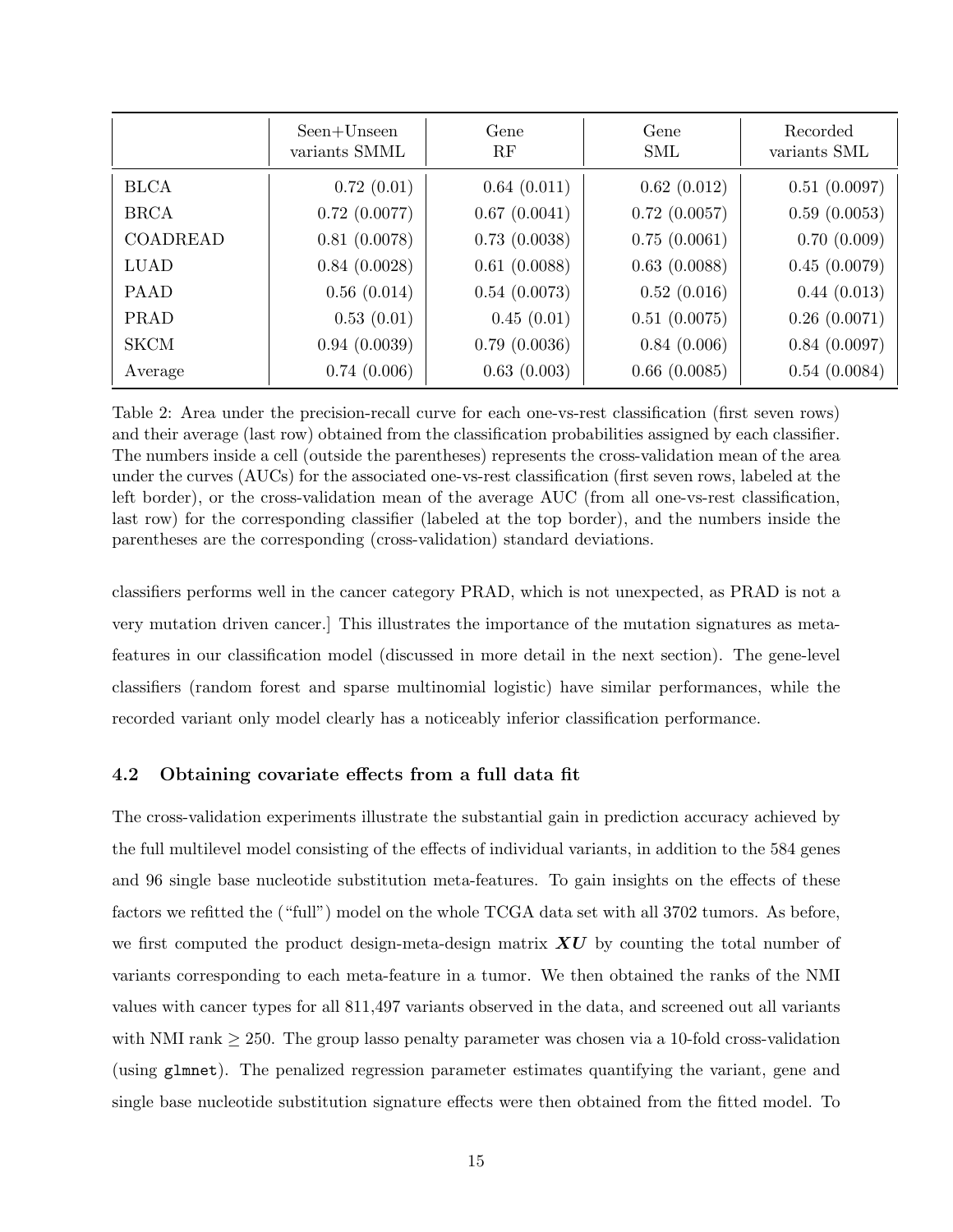aid interpretation, we considered PRAD (prostate cancer) as the reference group, as this group has tumors with low mutation burden in general, and computed the log odds ratios of being classified into each of the other six cancer sites (see Remark [3.3\)](#page-10-0). To aid comparison, each log odds ratio estimate was subsequently multiplied by the associated standard deviation of the predictor and then exponentiated, providing odds ratios for one standard deviation changes in the predictors.

We first considered the "residual" effects  $\beta_0$  of the raw variants included in the model (retained after normalized mutual information based screening), i.e., the variant specific effects that are not explained by the meta-features. Unsurprisingly, most of the estimated residual effects were zero/small, as a consequence of the group lasso penalty. With PRAD as the reference group, we computed the corresponding ratio of odds of being classified into one of the other six categories. In Figure [2,](#page-16-0) 30 variants with the largest estimated odds ratios are displayed. It appears that the largest estimated odds ratio is observed in SKCM for BRAF V600E, a mutation that has been linked to skin cancer in multiple studies [\(Bailey et al., 2018\)](#page-20-1). It is also of note that a handful of KRAS variants, such as G12C, G12D, G12R and G12V, have strong non-zero effects on cancer classification. These findings are in concordance with the existing scientific literature in that we see the G12C variant exhibiting its largest positive effects in lung adenocarcinoma (LUAD), while G12D, G12R and G12V display their largest effects on pancreatic cancer (PAAD). These variant specific effects cannot be captured in a gene-only model that identifies a mutation only through the associated gene.

Next, to visually assess the relative effects of the genes as meta-features in our cancer classification model, we considered the 30 genes with the largest odds ratios of classifying a tumor into one of the six cancer categories other than PRAD (for one standard deviation changes in the gene levels), and plotted odds ratios in Figure [3.](#page-17-0) The figure shows large values for genes whose mutations are known to be highly tissue specific. For example, mutations at APC have been associated with colorectal cancer (CODEREAD), those at BRAF and NRAS with melanoma skin cancer (SKCM), and those at KRAS with both lung (LUAD) and pancreatic (PAAD) cancers.

Finally, to visualize the relative effects of the single base nucleotide substitution signatures in predicting cancer types, we obtained odds ratios for dominant mutation signature groups. We considered five dominant signature groups, viz., APOBEC, MMR, POLE, Smoking and UV, each being a weighted average of the 96 raw single base substitution signatures [\(Alexandrov et al.,](#page-20-6) [2013\)](#page-20-6), and computed the corresponding weighted average of the estimated meta-regression coefficients,  $\tilde{\omega}_h = v_h^T \hat{\omega}_{MS-1:96,\bullet}$ , and the weighted design-meta-design matrix,  $XU_{\bullet,MS-1:96}v_h$ , for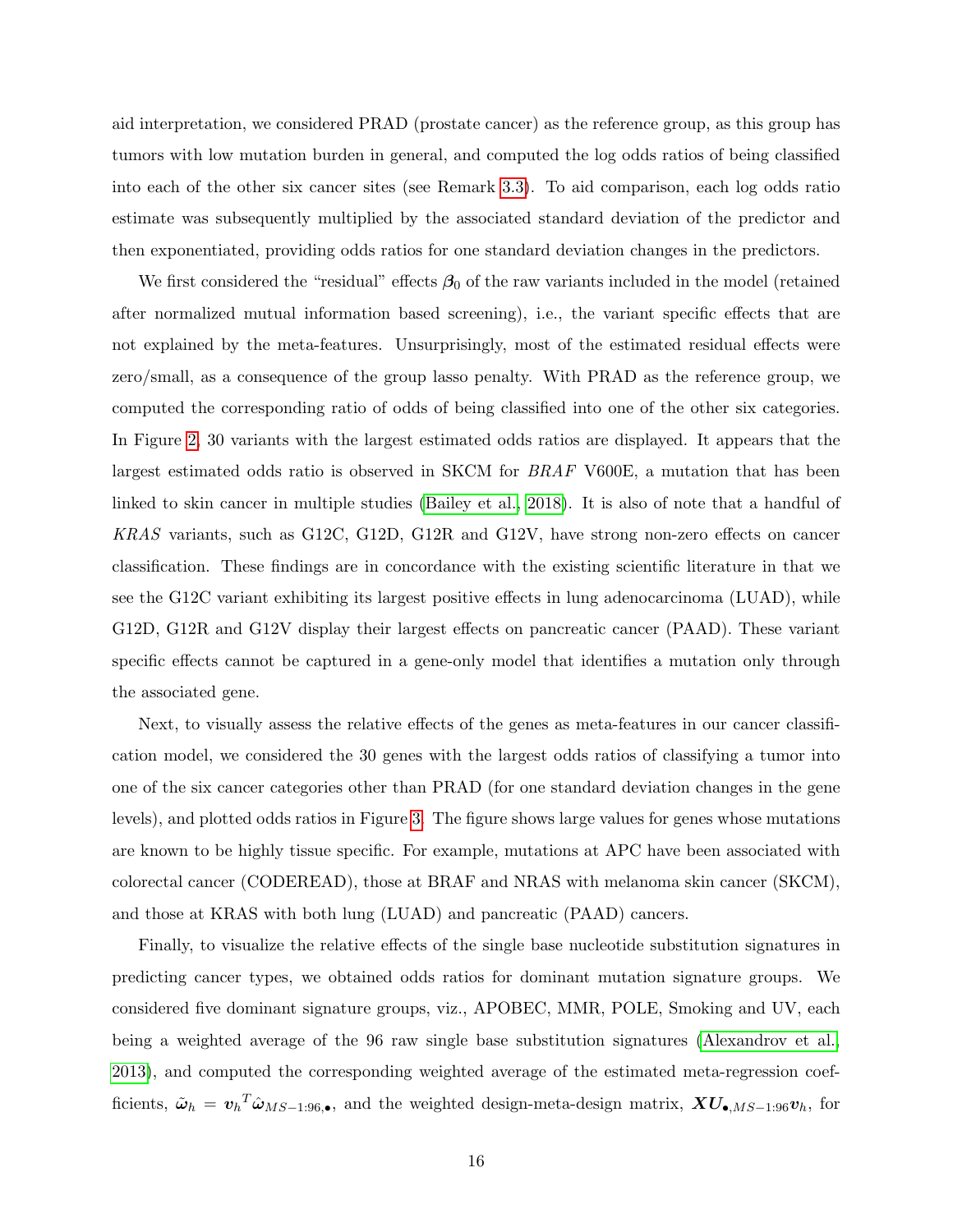

<span id="page-16-0"></span>Figure 2: Treating prostate cancer (PRAD) as the reference category, the (residual) ratio of odds of classifying a tumor into one of the other six cancer categories, for a one standard deviation change in the presence/absence of raw variants are plotted for 30 variants with largest (residual) odds ratios. Each horizontal bar indicates the magnitude of the estimated odds ratios (in a log scale) associated with the corresponding variant (row) and in each cancer type (column).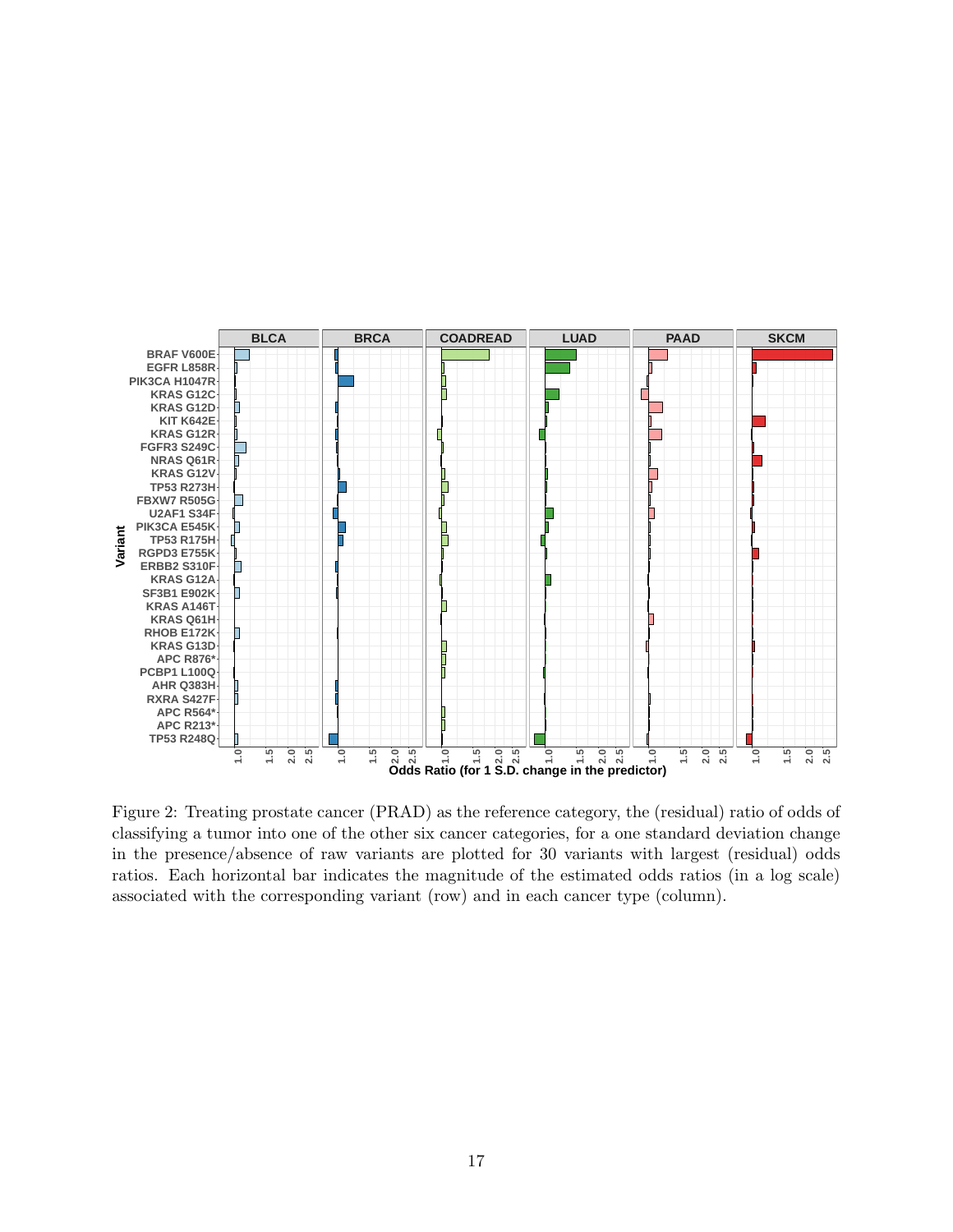

<span id="page-17-0"></span>Figure 3: Treating prostate cancer (PRAD) as the reference category, the ratio of odds of classifying a tumor into one of the other six cancer categories, for a one standard deviation change in the corresponding level of gene are plotted for 30 genes with largest odds ratios. Each horizontal bar indicates the magnitude of the odds ratios (in a log scale) for each of the 30 genes (row), and in each cancer type (column).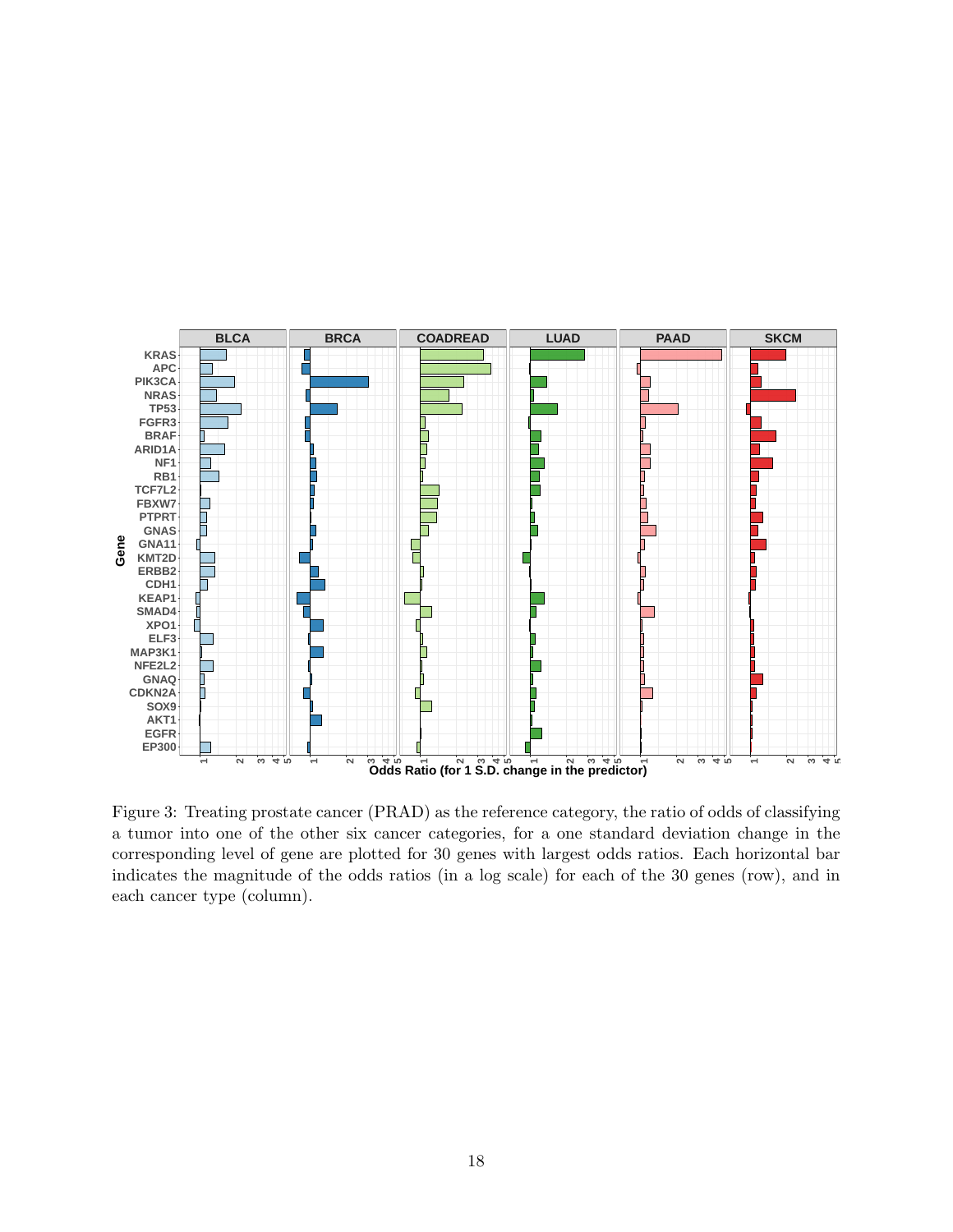

<span id="page-18-1"></span>Figure 4: Treating prostate cancer (PRAD) as the reference category, odds ratios of classifying a tumor into one of the other six cancer categories, for a one standard deviation change in the corresponding levels of the 5 dominant mutation signature groups are plotted. Each horizontal bar indicates the magnitude of odds ratio (in a log scale) for each of the 5 dominant mutation signature groups (rows), and in each cancer type (column).

each of these signature groups where  $v_h$  denotes the weights associated with the h-th dominant signature (h ∈ {APOBEC, MMR, POLE, Smoking, UV}). Here  $\hat{\omega}_{MS-1:96,\bullet}$  ( $XU_{\bullet, MS-1:96}$ ) is a sub-matrix of the estimated meta-regression coefficient matrix  $\hat{\omega}$  (design-meta-design matrix  $\boldsymbol{X}\boldsymbol{U}$ ), with rows (columns) corresponding to the 96 single-base substitution signatures. The weighted effects  $\tilde{\omega}_h$  were then remeasured for one standard deviation changes in these dominant mutation signatures, by multiplying with standard deviations of the columns of  $XU_{\bullet, MS-1:96}$ . Finally, treating PRAD as the baseline category, the odds ratios for classifying a tumor into one of the other six categories were computed for one standard deviation changes in these dominant signature groups, and were plotted in Figure [4.](#page-18-1) Large odds ratios are obtained for the UV signature in melanoma skin cancer (SKCM), the smoking signature in lung cancer (LUAD), the MMR signatures in both colorectal cancer (COADREAD), and the APOBEC signatures in bladder cancer (BLCA), breast cancer (BRCA), and lung cancer (LUAD). These findings are in perfect alignment with the existing scientific knowledge [\(Alexandrov et al., 2013\)](#page-20-6).

# <span id="page-18-0"></span>5 Discussion

We considered a multi-level multinomial logistic regression model for predicting/classifying primary sites of origin of tumors with unknown primary. Our model incorporates information on hitherto unseen mutations through the associated genes and mutation footprints, treated as meta-features in the model, and uses this information in the classification. We observed substantial gains in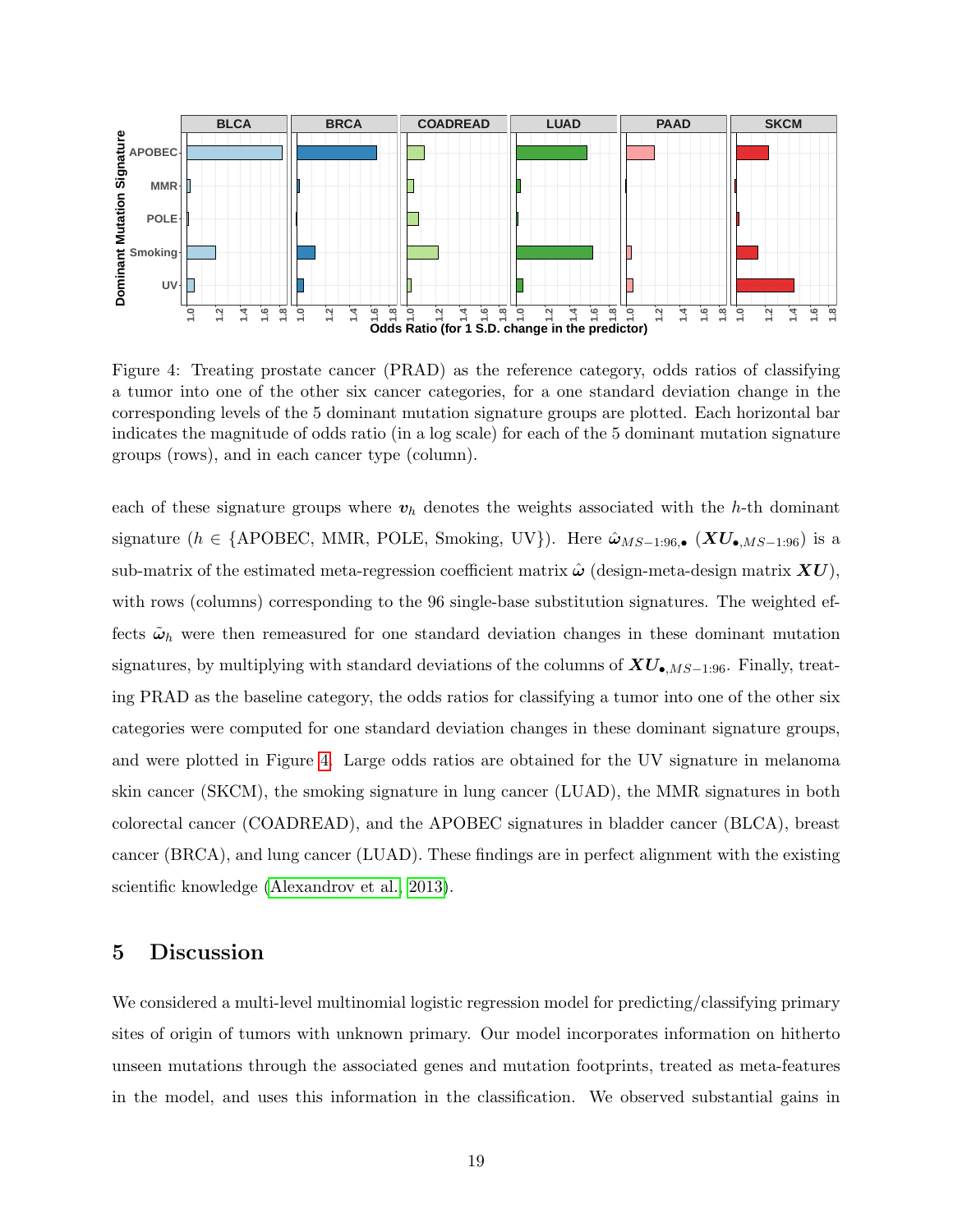classification accuracy over approaches that do not take advantage of these meta-features, such as a recorded variant only classifier, and a gene-level classifier. Along with the variants, we investigated the roles of the associated genes and the single base nucleotide substitution mutation footprints as predictors in our model, and gained further insights on the discriminating abilities of these attributes.

There are a number of future directions in which our current approach and findings could be extended. First, we limited the scope of our analysis by considering seven common cancer categories in the TCGA data for classification, using the whole-exome variants as predictors, and using only gene memberships and single base mutation signatures as meta-features. These were selected for expository purposes, since these tumor types had adequate sample sizes and well known mutational features. In a clinical study, interests may lie in a larger number of cancer types with more clinical relevance, and inclusion of a reference (no cancer) category may be of practical importance, e.g., for a ctDNA study where the patient may not have cancer at all. It may also be of interest to include extra-exome variants, obtained for example from a whole genome sequencing study, as predictors to assess their discriminating/predictive abilities and to see if they improve the performance. Finally, additional meta features for a variant, such as its replication time, exome size, expression levels etc. could potentially help extract further information from the rare and unseen variants, thereby bolstering predictive abilities of the model. Our approach could be easily extended to address these scientific problems. If the total number of cancer categories is sufficiently large, then a sparse group lasso penalty [\(Simon et al., 2013\)](#page-22-12), instead of the group lasso penalty considered in this paper, could lead to a potentially better classification accuracy. Second, instead of the penalized likelihood based optimization approach (maximum a posteriori estimation), a full Bayesian approach could be adopted for estimation of model parameters. Then, instead of predicting the residual effect of a hitherto unseen variant to be exactly equal to zero, one would consider an ensemble of possible values via random generation from the associated posterior, as obtained from the meta-regression, and combine those with posterior samples for residual regression parameters associated with "recorded" variants, and those for the meta-regression parameters. Note that to properly account for the sparsity in the predictor space in a full Bayesian framework one would need to use a sparse Bayesian prior e.g., the spike and slab prior or a global-local shrinkage prior, such as the horseshoe prior [\(Carvalho et al., 2009\)](#page-20-8), instead of the lasso type priors considered in this study. Finally, a nonparametric Bayesian approach to sparse multinomial logistic regression, as considered in [Burgette](#page-20-9) [and Reiter](#page-20-9) [\(2013\)](#page-20-9), might also be profitably combined with the hierarchical structure considered in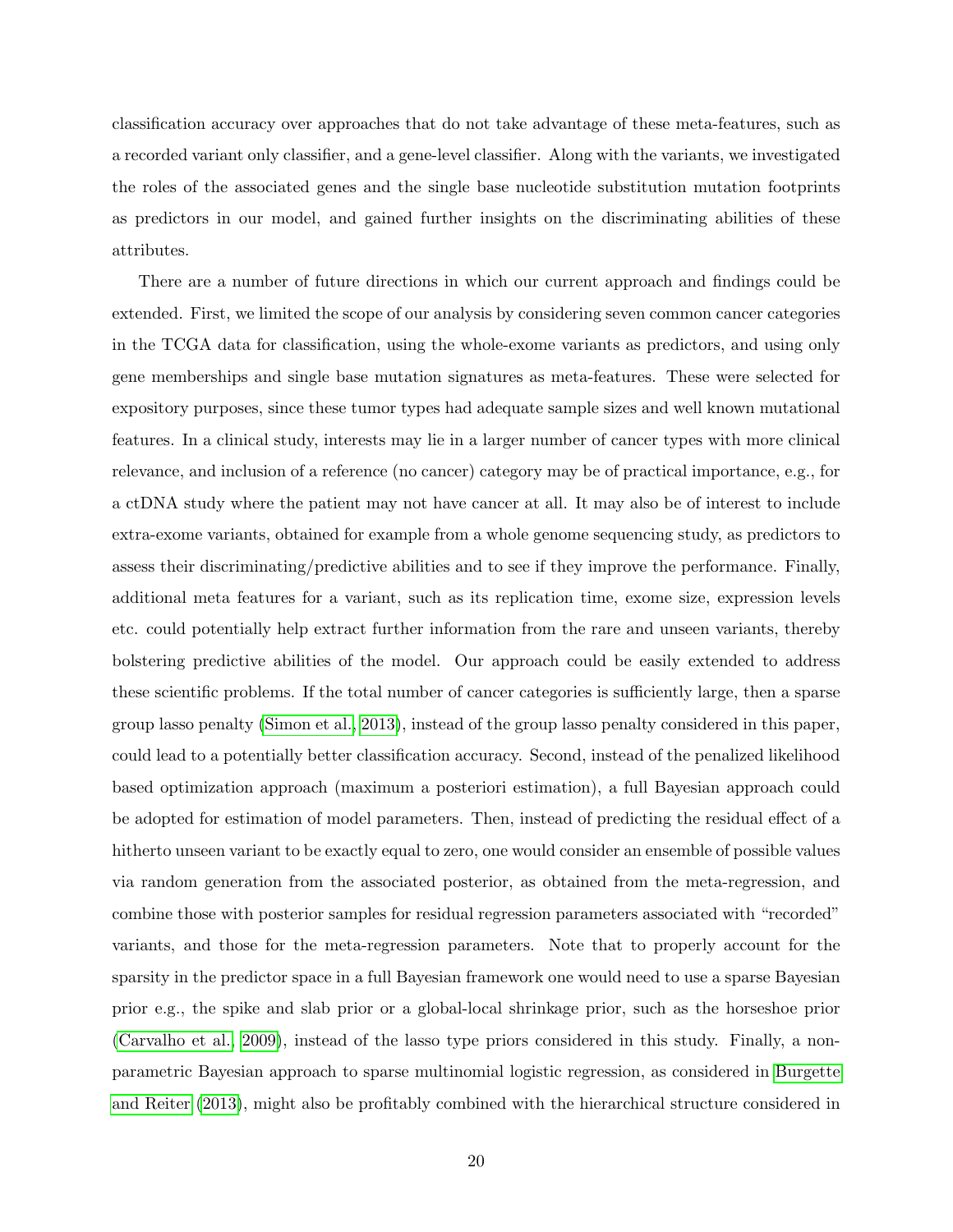this paper. This approach may lead to additional insights such as which mutations and/or metafeatures are effectively "similar" in classifying tumors by appropriately clustering the mutations into a number of distinct groups.

# References

- <span id="page-20-6"></span>Alexandrov, L. B., Nik-Zainal, S., Wedge, D. C., Aparicio, S. A., Behjati, S., Biankin, A. V., Bignell, G. R., Bolli, N., Borg, A., Børresen-Dale, A.-L., et al. (2013). Signatures of mutational processes in human cancer. Nature 500, 415.
- <span id="page-20-1"></span>Bailey, M. H. et al. (2018). Comprehensive Characterization of Cancer Driver Genes and Mutations. Cell .
- <span id="page-20-7"></span>Bates, D. and Maechler, M. (2019). Matrix: Sparse and Dense Matrix Classes and Methods. R package version 1.2-17.
- <span id="page-20-5"></span>Brown, G., Pocock, A., Zhao, M.-J., and Luján, M. (2012). Conditional likelihood maximisation: a unifying framework for information theoretic feature selection. Journal of machine learning research 13, 27–66.
- <span id="page-20-9"></span>Burgette, L. F. and Reiter, J. P. (2013). Multiple-shrinkage multinomial probit models with applications to simulating geographies in public use data. Bayesian analysis (Online)  $\mathbf{8}$ .
- <span id="page-20-8"></span>Carvalho, C. M., Polson, N. G., and Scott, J. G. (2009). Handling sparsity via the horseshoe. In Artificial Intelligence and Statistics, pages 73–80.
- <span id="page-20-3"></span>Chakraborty, S., Arora, A., Begg, C. B., and Shen, R. (2019). Using somatic variant richness to mine signals from rare variants in the cancer genome. Nature Communications 10, 1–9.
- <span id="page-20-4"></span>Chakravarty, D., Gao, J., Phillips, S., Kundra, R., Zhang, H., Wang, J., Rudolph, J. E., Yaeger, R., Soumerai, T., Nissan, M. H., and Others (2017). OncoKB: a precision oncology knowledge base. JCO precision oncology 1, 1–16.
- <span id="page-20-0"></span>Conway, A.-M., Mitchell, C., Kilgour, E., Brady, G., Dive, C., and Cook, N. (2018). Molecular characterisation and liquid biomarkers in carcinoma of unknown primary (cup): taking the uout of cup. British journal of cancer page 1.
- <span id="page-20-2"></span>Cover, T. M. and Thomas, J. A. (2012a). Elements of information theory. John Wiley & Sons.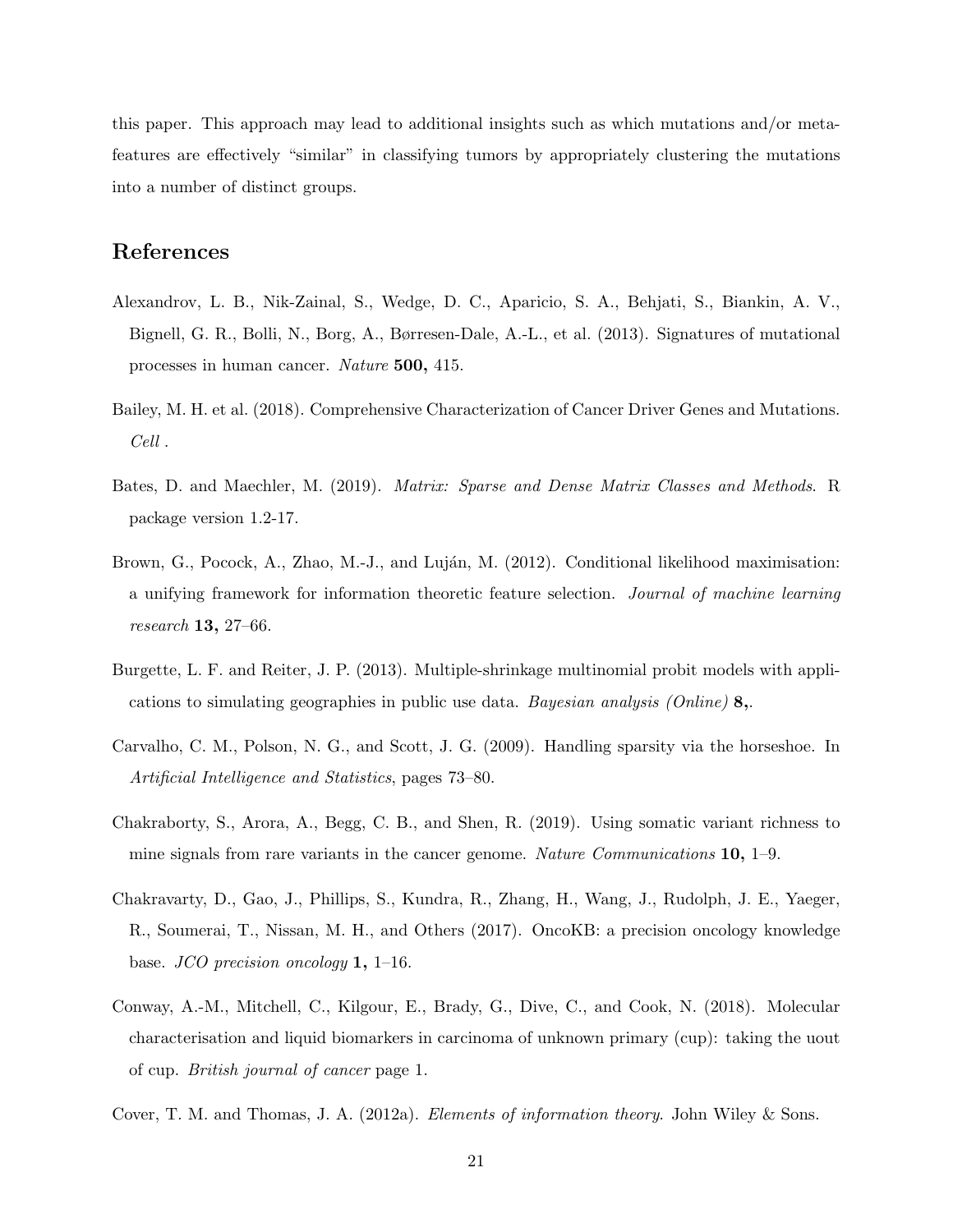- <span id="page-21-10"></span>Cover, T. M. and Thomas, J. A. (2012b). Elements of information theory. John Wiley & Sons.
- <span id="page-21-0"></span>Diaz Jr, L. A. and Bardelli, A. (2014). Liquid biopsies: genotyping circulating tumor dna. Journal of clinical oncology 32, 579.
- <span id="page-21-11"></span>Dowle, M. and Srinivasan, A. (2019). *data.table: Extension of 'data.frame'*. R package version 1.12.2.
- <span id="page-21-4"></span>Duggan, M. A., Anderson, W. F., Altekruse, S., Penberthy, L., and Sherman, M. E. (2016). The surveillance, epidemiology and end results (seer) program and pathology: towards strengthening the critical relationship. The American journal of surgical pathology 40, e94.
- <span id="page-21-5"></span>Fan, J. and Lv, J. (2008). Sure independence screening for ultrahigh dimensional feature space. Journal of the Royal Statistical Society: Series B (Statistical Methodology) 70, 849–911.
- <span id="page-21-6"></span>Fan, J. and Lv, J. (2017). Sure independence screening. Wiley StatsRef: Statistics Reference Online pages 1–8.
- <span id="page-21-9"></span>Friedman, J., Hastie, T., Höfling, H., and Tibshirani, R. (2007). Pathwise coordinate optimization. The annals of applied statistics 1, 302–332.
- <span id="page-21-8"></span>Friedman, J., Hastie, T., and Tibshirani, R. (2010). Regularization Paths for Generalized Linear Models via Coordinate Descent. Journal of statistical software .
- <span id="page-21-3"></span>Ganin, Y., Ustinova, E., Ajakan, H., Germain, P., Larochelle, H., Laviolette, F., Marchand, M., and Lempitsky, V. (2016). Domain-adversarial training of neural networks. The Journal of Machine Learning Research 17, 2096–2030.
- <span id="page-21-2"></span>Habrard, A., Peyrache, J.-P., and Sebban, M. (2013). Boosting for unsupervised domain adaptation. In Joint European Conference on Machine Learning and Knowledge Discovery in Databases, pages 433–448. Springer.
- <span id="page-21-1"></span>Haigis, K. M., Cichowski, K., and Elledge, S. J. (2019). Tissue-specificity in cancer: The rule, not the exception. Science 363, 1150–1151.
- <span id="page-21-7"></span>Kyung, M., Gilly, J., Ghosh, M., and Casellax, G. (2010). Penalized regression, standard errors, and Bayesian lassos. Bayesian Analysis .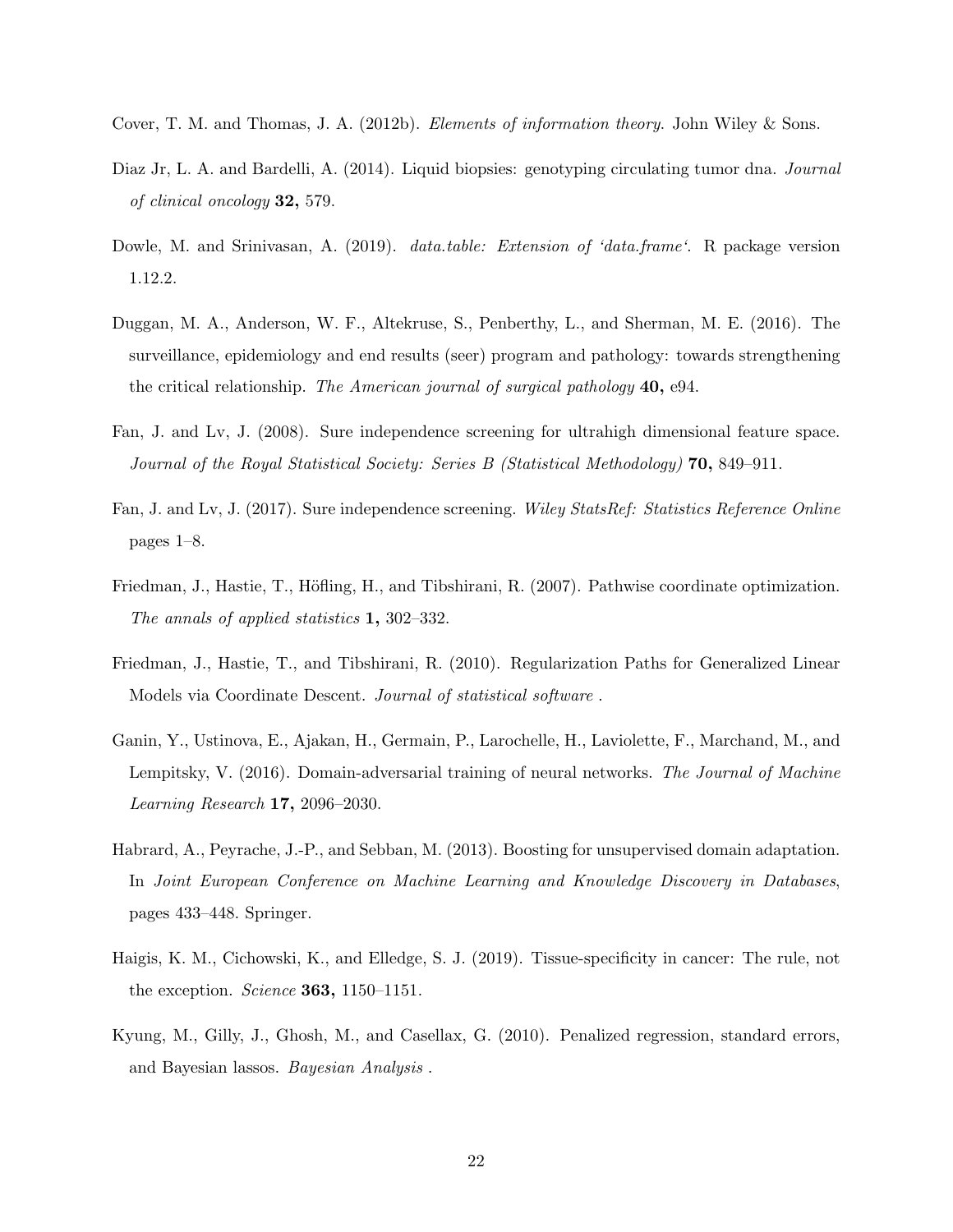- <span id="page-22-9"></span>R Core Team (2018). R: A Language and Environment for Statistical Computing. R Foundation for Statistical Computing, Vienna, Austria.
- <span id="page-22-11"></span>Saito, T. and Rehmsmeier, M. (2017). precrec: fast and accurate precision-recall and ROC curve calculations in R. Bioinformatics 33  $(1)$ , 145–147.
- <span id="page-22-4"></span>Shi, Y. and Knoblock, C. A. (2017). Learning with previously unseen features. In IJCAI, pages 2722–2729.
- <span id="page-22-7"></span>Simon, N., Friedman, J., Hastie, T., and Tibshirani, R. (2011). Regularization paths for cox's proportional hazards model via coordinate descent. Journal of Statistical Software 39, 1–13.
- <span id="page-22-12"></span>Simon, N., Friedman, J., Hastie, T., and Tibshirani, R. (2013). A sparse-group lasso. *Journal of* Computational and Graphical Statistics 22, 231–245.
- <span id="page-22-2"></span>Soh, K. P., Szczurek, E., Sakoparnig, T., and Beerenwinkel, N. (2017). Predicting cancer type from tumour dna signatures. Genome medicine 9, 104.
- <span id="page-22-8"></span>Strehl, A. and Ghosh, J. (2003). Cluster ensembles - A knowledge reuse framework for combining multiple partitions. In Journal of Machine Learning Research.
- <span id="page-22-3"></span>Taskar, B., Wong, M. F., and Koller, D. (2003). Learning on the test data: Leveraging unseen features. PROC. ICML .
- <span id="page-22-6"></span>Tibshirani, R. (1997). The lasso method for variable selection in the cox model. Statistics in medicine 16, 385–395.
- <span id="page-22-0"></span>Varadhachary, G. R. and Raber, M. N. (2014). Cancer of unknown primary site. New England Journal of Medicine 371, 757–765.
- <span id="page-22-1"></span>Wan, J. C., Massie, C., Garcia-Corbacho, J., Mouliere, F., Brenton, J. D., Caldas, C., Pacey, S., Baird, R., and Rosenfeld, N. (2017). Liquid biopsies come of age: towards implementation of circulating tumour dna. Nature Reviews Cancer 17, 223.
- <span id="page-22-10"></span>Wickham, H. (2017). *tidyverse: Easily Install and Load the 'Tidyverse'*. R package version 1.2.1.
- <span id="page-22-5"></span>Yuan, M. and Lin, Y. (2006). Model selection and estimation in regression with grouped variables. Journal of the Royal Statistical Society: Series B (Statistical Methodology) 68, 49–67.